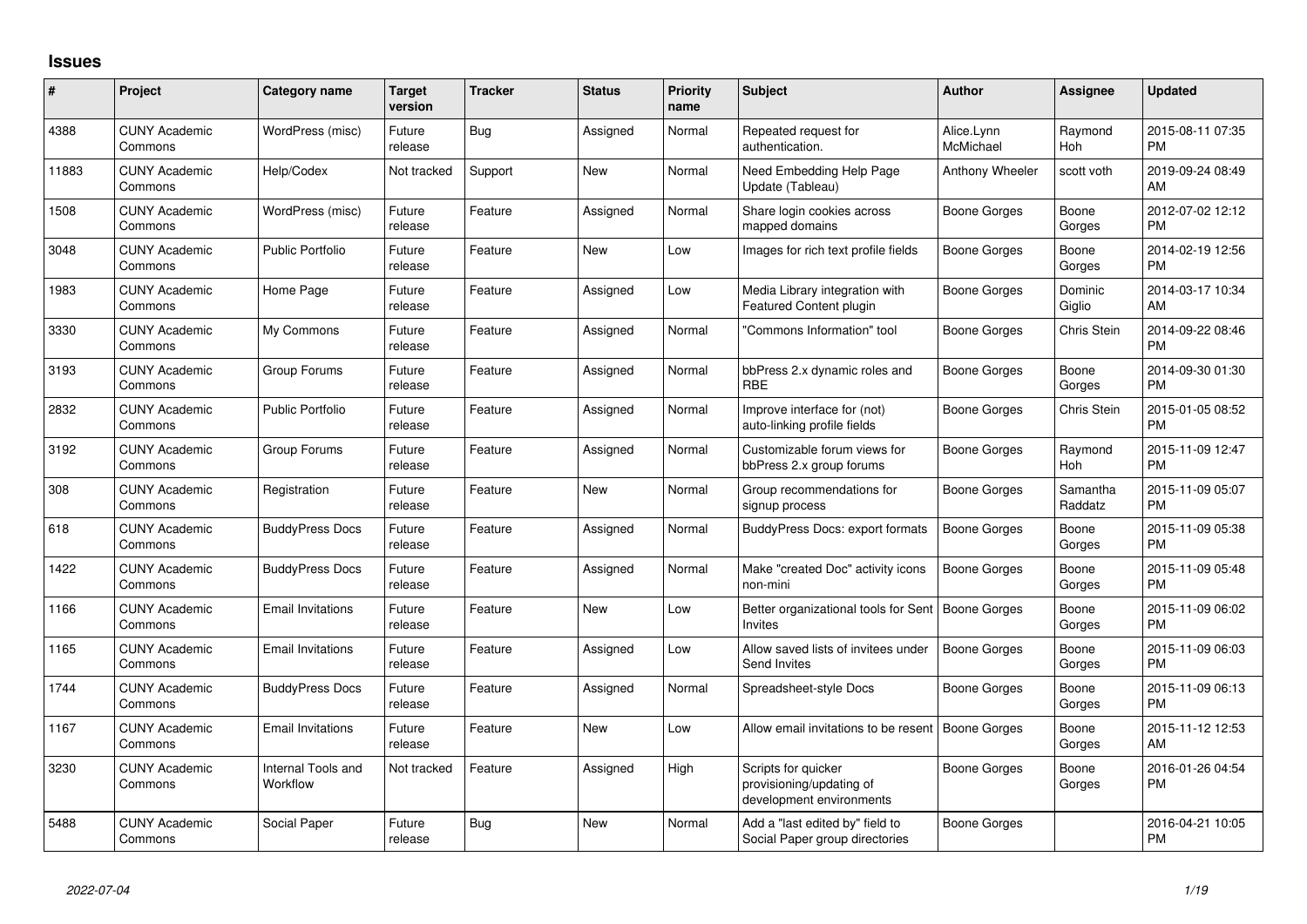| #     | Project                         | <b>Category name</b>     | <b>Target</b><br>version | Tracker | <b>Status</b> | <b>Priority</b><br>name | <b>Subject</b>                                                                                               | Author              | Assignee          | <b>Updated</b>                |
|-------|---------------------------------|--------------------------|--------------------------|---------|---------------|-------------------------|--------------------------------------------------------------------------------------------------------------|---------------------|-------------------|-------------------------------|
| 5489  | <b>CUNY Academic</b><br>Commons | Social Paper             | Future<br>release        | Feature | <b>New</b>    | Normal                  | Asc/desc sorting for Social Paper<br>directories                                                             | <b>Boone Gorges</b> |                   | 2016-04-21 10:06<br><b>PM</b> |
| 1417  | <b>CUNY Academic</b><br>Commons | <b>BuddyPress Docs</b>   | Future<br>release        | Feature | Assigned      | Low                     | Bulk actions for BuddyPress Docs                                                                             | <b>Boone Gorges</b> | Boone<br>Gorges   | 2016-10-17 10:41<br><b>PM</b> |
| 6332  | <b>CUNY Academic</b><br>Commons | WordPress (misc)         | Future<br>release        | Feature | <b>New</b>    | Normal                  | Allow uploaded files to be marked<br>as private in an ad hoc way                                             | <b>Boone Gorges</b> |                   | 2016-10-17 11:41<br><b>PM</b> |
| 5234  | <b>CUNY Academic</b><br>Commons | Membership               | Future<br>release        | Feature | Assigned      | Normal                  | Write Unconfirmed patch for WP                                                                               | <b>Boone Gorges</b> | Boone<br>Gorges   | 2016-10-24 11:18<br>AM        |
| 1423  | <b>CUNY Academic</b><br>Commons | BuddyPress (misc)        | Future<br>release        | Feature | Assigned      | Low                     | Show an avatar for pingback<br>comment activity items                                                        | <b>Boone Gorges</b> | <b>Tahir Butt</b> | 2016-10-24 12:03<br><b>PM</b> |
| 6749  | <b>CUNY Academic</b><br>Commons | Events                   | Future<br>release        | Bug     | New           | Low                     | BPEO iCal request can trigger<br>very large number of DB queries                                             | <b>Boone Gorges</b> | Raymond<br>Hoh    | 2016-11-15 10:09<br><b>PM</b> |
| 4481  | <b>CUNY Academic</b><br>Commons | Events                   | Future<br>release        | Feature | <b>New</b>    | Normal                  | Group admins/mods should have<br>the ability to unlink an event from<br>the group                            | Boone Gorges        | Boone<br>Gorges   | 2017-04-24 03:53<br><b>PM</b> |
| 3580  | <b>CUNY Academic</b><br>Commons | Group Blogs              | Future<br>release        | Feature | <b>New</b>    | Normal                  | Multiple blogs per group                                                                                     | <b>Boone Gorges</b> | Boone<br>Gorges   | 2018-02-20 02:02<br><b>PM</b> |
| 7022  | <b>CUNY Academic</b><br>Commons | Announcements            | Future<br>release        | Bug     | <b>New</b>    | Normal                  | Sitewide announcements should<br>be displayed on, and dismissable<br>from, mapped domains                    | <b>Boone Gorges</b> | Boone<br>Gorges   | 2018-03-22 10:18<br>AM        |
| 7663  | <b>CUNY Academic</b><br>Commons | Social Paper             | Future<br>release        | Bug     | <b>New</b>    | Normal                  | Social Paper notifications not<br>formatted correctly on secondary<br>sites                                  | <b>Boone Gorges</b> | Boone<br>Gorges   | 2018-04-16 03:52<br><b>PM</b> |
| 9926  | <b>CUNY Academic</b><br>Commons | <b>WordPress Plugins</b> | Future<br>release        | Bug     | <b>New</b>    | Normal                  | twitter-mentions-as-comments<br>cron jobs can run long                                                       | <b>Boone Gorges</b> | Boone<br>Gorges   | 2018-10-24 12:34<br><b>PM</b> |
| 10794 | <b>CUNY Academic</b><br>Commons | Performance              | Not tracked              | Bug     | <b>New</b>    | Normal                  | Memcached connection<br>occasionally breaks                                                                  | <b>Boone Gorges</b> | Boone<br>Gorges   | 2018-12-06 03:30<br><b>PM</b> |
| 11024 | <b>CUNY Academic</b><br>Commons | WordPress (misc)         | Future<br>release        | Bug     | New           | Normal                  | Subsites should not show "you<br>should update your .htaccess<br>now" notice after permalink setting<br>save | <b>Boone Gorges</b> |                   | 2019-01-28 01:35<br><b>PM</b> |
| 9720  | <b>CUNY Academic</b><br>Commons | Authentication           | Future<br>release        | Feature | <b>New</b>    | Normal                  | The Commons should be an<br>oAuth provider                                                                   | Boone Gorges        |                   | 2019-03-01 02:04<br><b>PM</b> |
| 4635  | <b>CUNY Academic</b><br>Commons | Authentication           | Future<br>release        | Feature | New           | Normal                  | Allow non-WP authentication                                                                                  | <b>Boone Gorges</b> | Sonja Leix        | 2019-03-01 02:05<br>PM        |
| 11392 | <b>CUNY Academic</b><br>Commons |                          | Future<br>release        | Bug     | New           | Normal                  | Migrate users away from<br><b>StatPress</b>                                                                  | <b>Boone Gorges</b> |                   | 2019-04-23 03:53<br><b>PM</b> |
| 11834 | <b>CUNY Academic</b><br>Commons | Group Files              | Future<br>release        | Feature | New           | Normal                  | Improved tools for managing<br>group file folders                                                            | Boone Gorges        | Sonja Leix        | 2019-09-06 03:55<br><b>PM</b> |
| 11517 | <b>CUNY Academic</b><br>Commons |                          | Not tracked              | Feature | Assigned      | Normal                  | wp-accessibility plugin should not<br>strip 'target="_blank"' by default                                     | Boone Gorges        | Laurie Hurson     | 2019-09-24 09:57<br>AM        |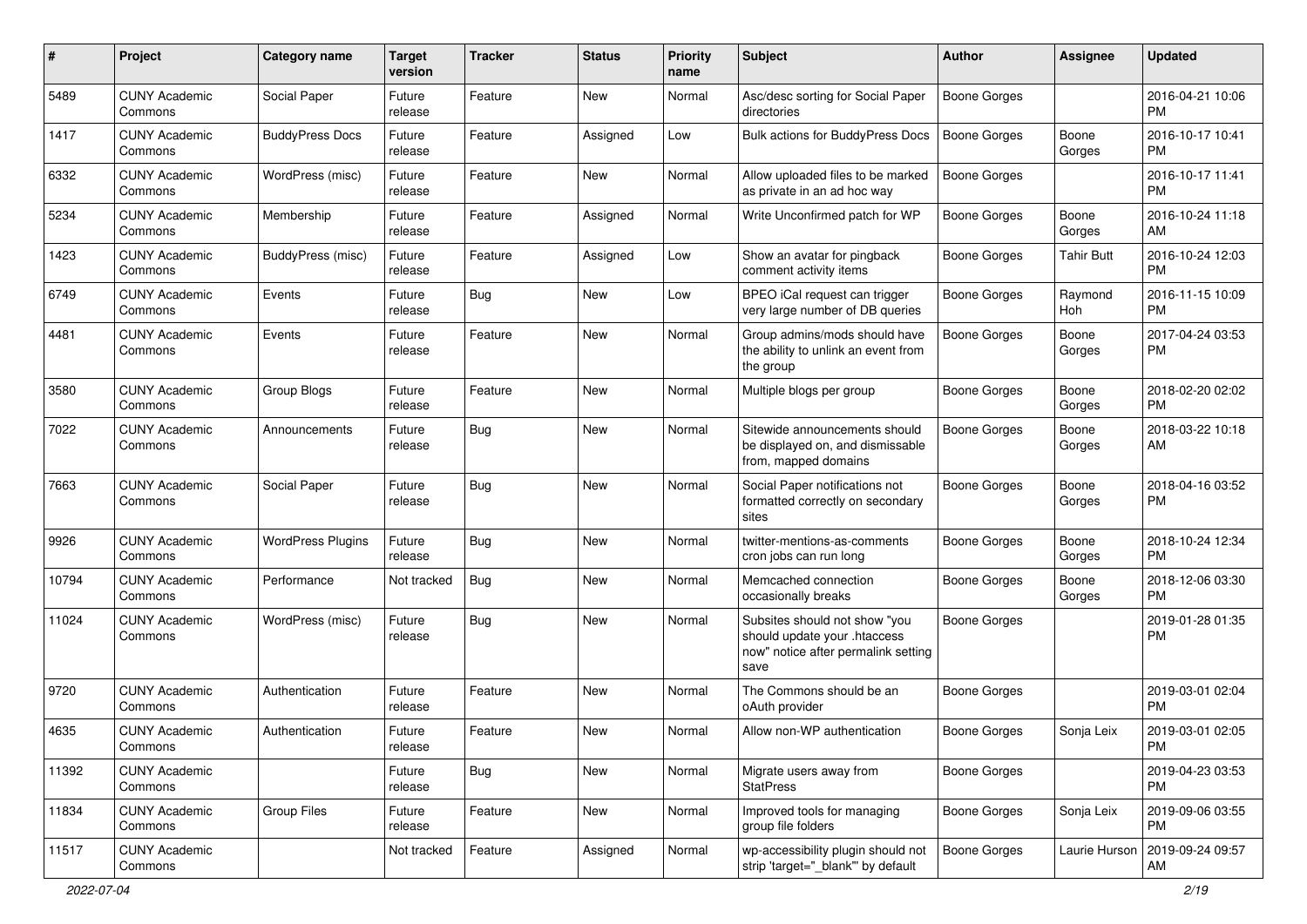| #     | <b>Project</b>                  | Category name                  | Target<br>version | <b>Tracker</b> | <b>Status</b>        | <b>Priority</b><br>name | <b>Subject</b>                                                                             | <b>Author</b>       | Assignee        | <b>Updated</b>                |
|-------|---------------------------------|--------------------------------|-------------------|----------------|----------------------|-------------------------|--------------------------------------------------------------------------------------------|---------------------|-----------------|-------------------------------|
| 11945 | <b>CUNY Academic</b><br>Commons | Reckoning                      | Future<br>release | Feature        | Reporter<br>Feedback | Normal                  | Add Comments bubble to<br>Reckoning views                                                  | Boone Gorges        | Boone<br>Gorges | 2019-11-12 05:14<br><b>PM</b> |
| 12091 | <b>CUNY Academic</b><br>Commons | <b>Group Files</b>             | Future<br>release | Feature        | New                  | Normal                  | Improved pre-upload file validation<br>for bp-group-documents                              | Boone Gorges        | Boone<br>Gorges | 2019-11-14 01:21<br><b>PM</b> |
| 12911 | <b>CUNY Academic</b><br>Commons |                                | Not tracked       | Feature        | <b>New</b>           | Normal                  | Block access to xmlrpc.php based<br>on User-Agent                                          | <b>Boone Gorges</b> | Boone<br>Gorges | 2020-06-09 05:12<br><b>PM</b> |
| 13048 | <b>CUNY Academic</b><br>Commons | Shortcodes and<br>embeds       | Future<br>release | Feature        | <b>New</b>           | Normal                  | Jupyter Notebooks support                                                                  | <b>Boone Gorges</b> |                 | 2020-07-14 11:46<br>AM        |
| 3002  | <b>CUNY Academic</b><br>Commons | Search                         | Future<br>release | Feature        | Assigned             | Normal                  | Overhaul CAC search by using<br>external search appliance                                  | Boone Gorges        | Boone<br>Gorges | 2020-07-15 03:05<br><b>PM</b> |
| 12436 | <b>CUNY Academic</b><br>Commons |                                | Not tracked       | Bug            | Assigned             | Normal                  | Nightly system downtime                                                                    | Boone Gorges        |                 | 2020-08-01 09:30<br><b>AM</b> |
| 13466 | <b>CUNY Academic</b><br>Commons | Cavalcade                      | Future<br>release | Feature        | <b>New</b>           | Normal                  | Automated cleanup for duplicate<br>Cavalcade tasks                                         | <b>Boone Gorges</b> | Boone<br>Gorges | 2020-10-13 05:24<br><b>PM</b> |
| 12042 | <b>CUNY Academic</b><br>Commons | <b>Email Notifications</b>     | Future<br>release | Feature        | New                  | Normal                  | Improved error logging for BPGES<br>send queue                                             | <b>Boone Gorges</b> | Boone<br>Gorges | 2021-11-19 12:25<br><b>PM</b> |
| 13358 | <b>CUNY Academic</b><br>Commons | Group Forums                   | Future<br>release | Feature        | New                  | Normal                  | Improved UI for group forum<br>threading settings                                          | Boone Gorges        | Raymond<br>Hoh  | 2021-11-19 12:27<br><b>PM</b> |
| 14309 | <b>CUNY Academic</b><br>Commons | Group Library                  | Future<br>release | Feature        | <b>New</b>           | Normal                  | Better handling of<br>bp_group_document file download<br>attempts when file is not present | Boone Gorges        | Boone<br>Gorges | 2021-11-19 12:28<br><b>PM</b> |
| 13331 | <b>CUNY Academic</b><br>Commons | Site cloning                   | Future<br>release | Bug            | New                  | Normal                  | Combine Site Template and Clone<br>operations                                              | Boone Gorges        | Jeremy Felt     | 2021-11-19 12:39<br><b>PM</b> |
| 13835 | <b>CUNY Academic</b><br>Commons | WordPress (misc)               | Future<br>release | Feature        | New                  | Normal                  | Allow OneSearch widget to have<br>'CUNY' as campus                                         | Boone Gorges        | Boone<br>Gorges | 2021-11-19 12:39<br>PM        |
| 14987 | <b>CUNY Academic</b><br>Commons | <b>WordPress Plugins</b>       | Future<br>release | Bug            | <b>New</b>           | Normal                  | Elementor update causes<br>database freeze-up                                              | Boone Gorges        | Boone<br>Gorges | 2021-11-29 12:02<br><b>PM</b> |
| 14184 | <b>CUNY Academic</b><br>Commons | <b>Public Portfolio</b>        | Future<br>release | Feature        | New                  | Normal                  | Centralized mechanism for storing<br>Campus affiliations                                   | Boone Gorges        | Boone<br>Gorges | 2022-01-04 11:35<br>AM        |
| 10380 | <b>CUNY Academic</b><br>Commons | WordPress (misc)               | Future<br>release | Feature        | In Progress          | Normal                  | Remove blacklisted plugins                                                                 | Boone Gorges        |                 | 2022-04-26 12:00<br><b>PM</b> |
| 16092 | <b>CUNY Academic</b><br>Commons |                                | Future<br>release | Feature        | Hold                 | Normal                  | Don't show main site in Site<br>search results                                             | Boone Gorges        | Boone<br>Gorges | 2022-05-17 03:12<br><b>PM</b> |
| 15883 | <b>CUNY Academic</b><br>Commons |                                | 2.1.0             | Feature        | New                  | Normal                  | Release BPGES update                                                                       | Boone Gorges        | Boone<br>Gorges | 2022-05-26 10:39<br><b>AM</b> |
| 15194 | <b>CUNY Academic</b><br>Commons | Internal Tools and<br>Workflow | 2.1.0             | Feature        | <b>New</b>           | Normal                  | PHPCS sniff for un-restored<br>switch_to_blog() calls                                      | Boone Gorges        | Jeremy Felt     | 2022-05-26 10:45<br>AM        |
| 10580 | <b>CUNY Academic</b><br>Commons | Information<br>Architecture    | Future<br>release | Design/UX      | <b>New</b>           | Normal                  | Primary nav item review                                                                    | Boone Gorges        | Sara Cannon     | 2022-06-28 01:29<br>PM        |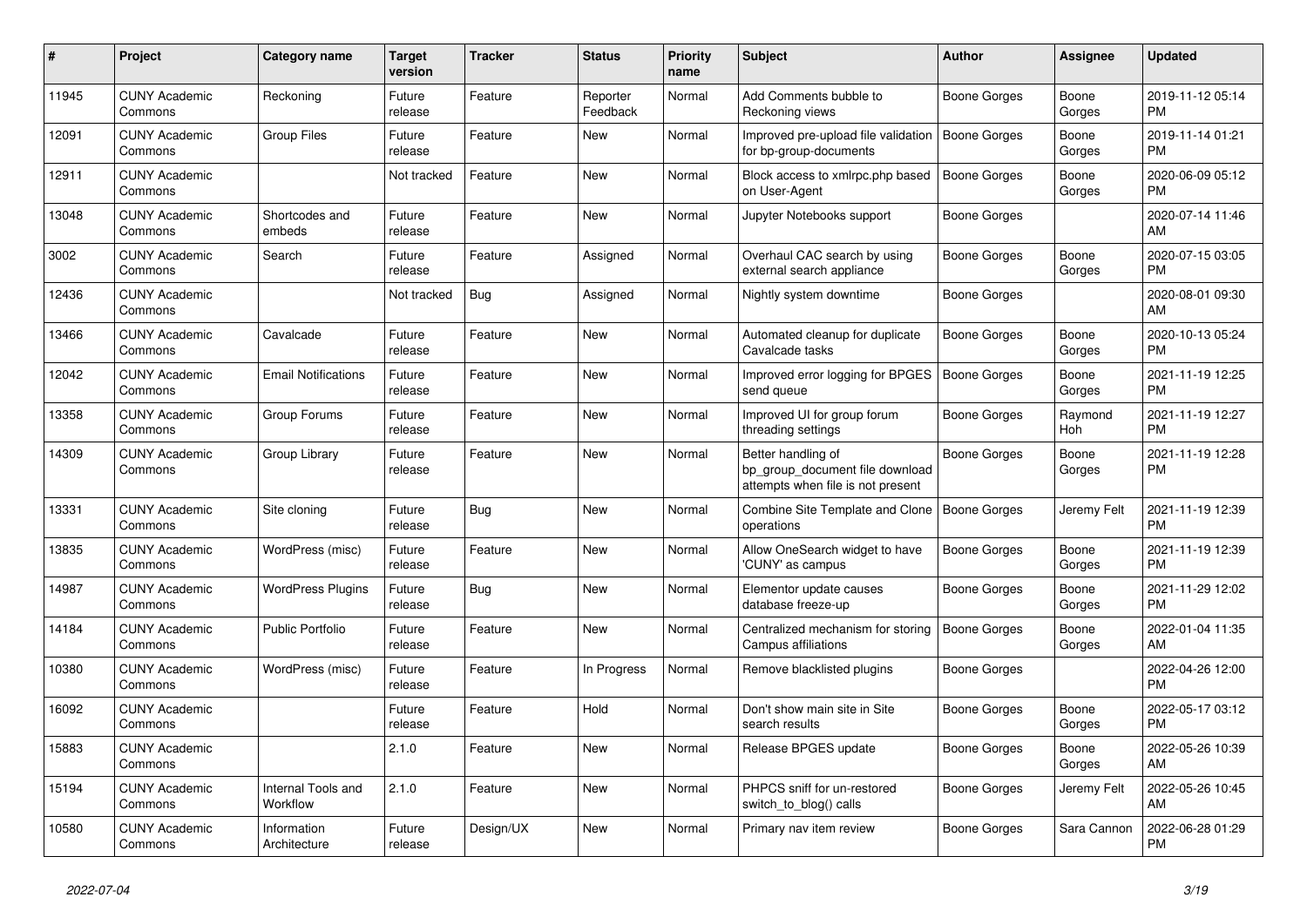| $\#$  | Project                                                          | <b>Category name</b>                  | <b>Target</b><br>version | <b>Tracker</b> | <b>Status</b>        | <b>Priority</b><br>name | <b>Subject</b>                                                   | <b>Author</b>      | Assignee            | <b>Updated</b>                |
|-------|------------------------------------------------------------------|---------------------------------------|--------------------------|----------------|----------------------|-------------------------|------------------------------------------------------------------|--------------------|---------------------|-------------------------------|
| 13891 | <b>CUNY Academic</b><br>Commons                                  | <b>Internal Tools and</b><br>Workflow | 2.1.0                    | Feature        | <b>New</b>           | Normal                  | Migrate automated linting to<br>GitHub Actions                   | Boone Gorges       | Jeremy Felt         | 2022-06-29 11:13<br>AM        |
| 1460  | <b>CUNY Academic</b><br>Commons                                  | Analytics                             | Future<br>release        | Feature        | Assigned             | Normal                  | <b>Update System Report</b>                                      | <b>Brian Foote</b> | Boone<br>Gorges     | 2015-11-09 06:13<br><b>PM</b> |
| 860   | <b>CUNY Academic</b><br>Commons                                  | Design                                | Future<br>release        | Design/UX      | Assigned             | Normal                  | <b>Standardize Button Treatment</b><br><b>Across the Commons</b> | Chris Stein        | Chris Stein         | 2014-05-01 09:45<br>AM        |
| 3059  | <b>CUNY Academic</b><br>Commons                                  | Group Forums                          | Future<br>release        | Design/UX      | <b>New</b>           | Normal                  | Forum Post Permissable Content<br><b>Explanatory Text</b>        | Chris Stein        | Chris Stein         | 2015-04-02 11:27<br>AM        |
| 3565  | <b>CUNY Academic</b><br>Commons                                  | My Commons                            | Not tracked              | Documentation  | New                  | Normal                  | Load Newest inconsistencies                                      | Chris Stein        | scott voth          | 2015-11-09 01:16<br><b>PM</b> |
| 2666  | <b>CUNY Academic</b><br>Commons                                  | About page                            | Not tracked              | Documentation  | Assigned             | Normal                  | <b>Update About Text</b>                                         | Chris Stein        | Luke Waltzer        | 2016-03-04 11:19<br>AM        |
| 2881  | <b>CUNY Academic</b><br>Commons                                  | <b>Public Portfolio</b>               | Future<br>release        | Feature        | Assigned             | Normal                  | Redesign the UX for Profiles                                     | Chris Stein        | Chris Stein         | 2016-10-13 12:45<br><b>PM</b> |
| 13370 | <b>CUNY Academic</b><br>Commons                                  | Group Library                         | Future<br>release        | Feature        | <b>New</b>           | Normal                  | Library bulk deletion and folder<br>editing                      | Colin McDonald     | Boone<br>Gorges     | 2020-10-13 10:41<br>AM        |
| 13199 | <b>CUNY Academic</b><br>Commons                                  | Group Forums                          | Future<br>release        | Feature        | <b>New</b>           | Normal                  | Favoring Groups over bbPress<br>plugin                           | Colin McDonald     | Colin<br>McDonald   | 2021-11-19 12:28<br><b>PM</b> |
| 15210 | <b>CUNY Academic</b><br>Commons                                  | Analytics                             | Not tracked              | Design/UX      | New                  | Normal                  | Google Analytics improvements                                    | Colin McDonald     | Boone<br>Gorges     | 2022-05-24 10:47<br>AM        |
| 9729  | <b>CUNY Academic</b><br>Commons                                  | <b>SEO</b>                            | Not tracked              | Support        | <b>New</b>           | Normal                  | 503 Errors showing on<br>newlaborforum.cuny.edu                  | Diane Krauthamer   | Raymond<br>Hoh      | 2018-05-22 04:48<br><b>PM</b> |
| 3615  | <b>CUNY Academic</b><br>Commons                                  | Redmine                               | Not tracked              | Feature        | New                  | Low                     | Create Redmine issues via email                                  | Dominic Giglio     | Boone<br>Gorges     | 2017-11-16 11:36<br>AM        |
| 11968 | JustPublics@365<br>MediaCamp                                     |                                       |                          | Feature        | New                  | Normal                  | Nanoscience Retractable Display<br>Unit                          | Donald Cherry      | Bonnie<br>Eissner   | 2021-02-19 08:50<br>AM        |
| 12062 | AD/O365 Transition<br>from NonMatric to<br>Matriculated Students |                                       |                          | Feature        | In Progress          | Normal                  | create solution and console<br>project                           | Emilio Rodriguez   | Emilio<br>Rodriguez | 2019-11-12 03:56<br><b>PM</b> |
| 13457 | <b>CUNY Academic</b><br>Commons                                  | Group Forums                          | 2.0.3                    | <b>Bug</b>     | <b>New</b>           | High                    | Forum post not sending<br>notifications                          | Filipa Calado      | Raymond<br>Hoh      | 2022-06-29 11:32<br>AM        |
| 11545 | <b>CUNY Academic</b><br>Commons                                  | <b>WordPress Plugins</b>              | Not tracked              | Support        | <b>New</b>           | Normal                  | Twitter searches in WordPress                                    | Gina Cherry        | Matt Gold           | 2019-09-23 01:03<br><b>PM</b> |
| 12004 | <b>CUNY Academic</b><br>Commons                                  |                                       | Not tracked              | Support        | Reporter<br>Feedback | Normal                  | Notifications for spam blog<br>comments                          | Gina Cherry        | Raymond<br>Hoh      | 2019-11-01 12:05<br><b>PM</b> |
| 14842 | <b>CUNY Academic</b><br>Commons                                  |                                       | Not tracked              | Support        | Reporter<br>Feedback | Normal                  | Question about widgets and block<br>editor                       | Gina Cherry        |                     | 2021-10-06 03:01<br><b>PM</b> |
| 11649 | <b>CUNY Academic</b><br>Commons                                  | <b>WordPress Plugins</b>              | 2.0.3                    | Bug            | In Progress          | Normal                  | CC license displayed on every<br>page                            | Gina Cherry        | Raymond<br>Hoh      | 2022-06-29 11:32<br>AM        |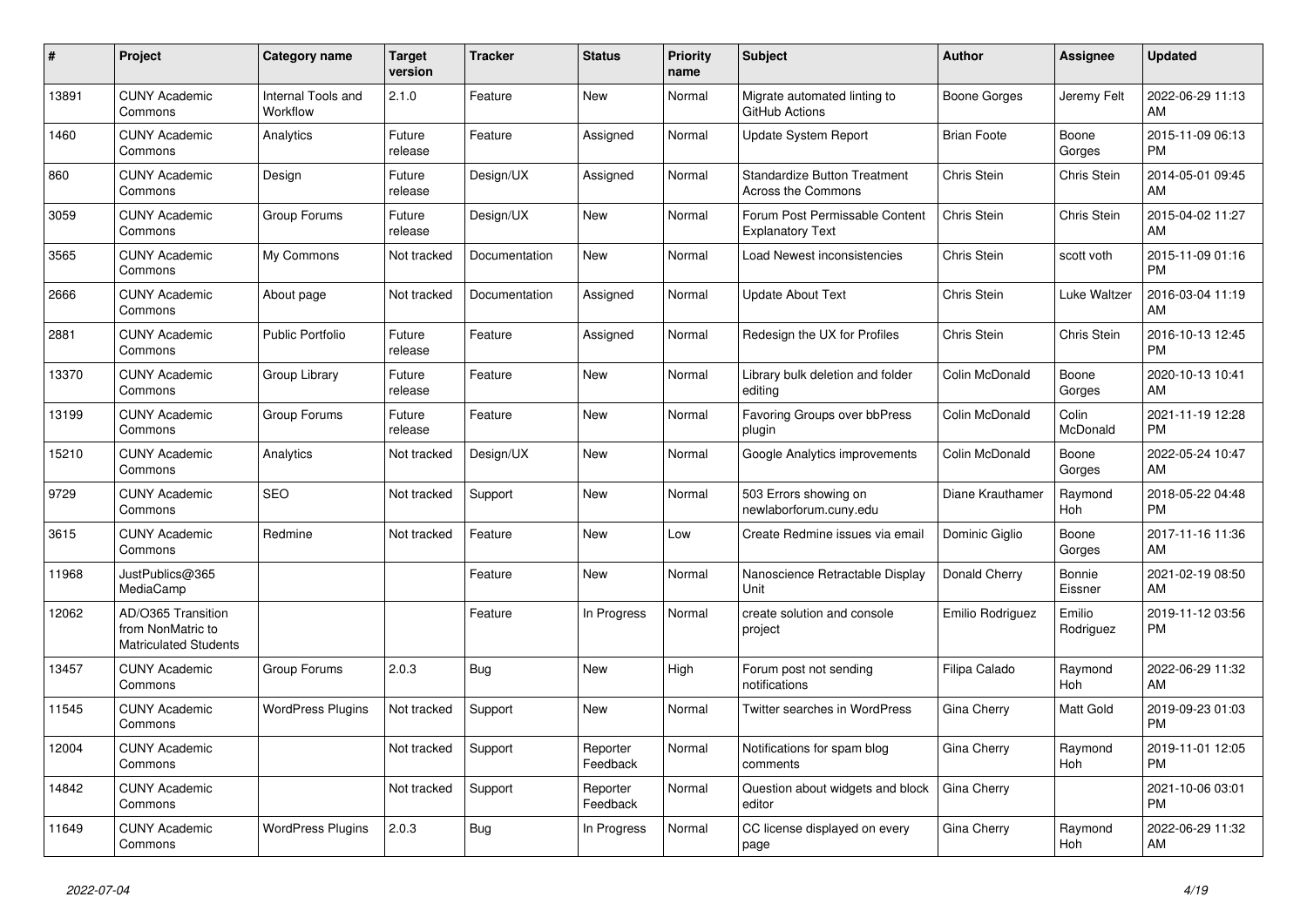| $\vert$ # | Project                         | <b>Category name</b>     | <b>Target</b><br>version | <b>Tracker</b> | <b>Status</b>        | <b>Priority</b><br>name | <b>Subject</b>                                                               | <b>Author</b> | Assignee            | <b>Updated</b>                |
|-----------|---------------------------------|--------------------------|--------------------------|----------------|----------------------|-------------------------|------------------------------------------------------------------------------|---------------|---------------------|-------------------------------|
| 3473      | <b>CUNY Academic</b><br>Commons | User Experience          | Future<br>release        | Feature        | Assigned             | Normal                  | Commons profile: Add help info<br>about "Positions" replacing "title"        | Keith Miyake  | Samantha<br>Raddatz | 2015-11-09 02:28<br><b>PM</b> |
| 6755      | <b>CUNY Academic</b><br>Commons | WordPress (misc)         | Future<br>release        | Bug            | <b>New</b>           | Normal                  | Cannot Deactivate Plugin                                                     | Laura Kane    |                     | 2016-11-16 01:12<br><b>PM</b> |
| 9289      | <b>CUNY Academic</b><br>Commons | <b>WordPress Plugins</b> | Future<br>release        | Bug            | Reporter<br>Feedback | Normal                  | Email Users Plugin                                                           | Laurie Hurson | Boone<br>Gorges     | 2018-10-24 12:34<br><b>PM</b> |
| 11131     | <b>CUNY Academic</b><br>Commons |                          | Future<br>release        | Feature        | Reporter<br>Feedback | Normal                  | <b>Image Annotation Plugins</b>                                              | Laurie Hurson |                     | 2019-02-26 11:33<br><b>AM</b> |
| 11415     | <b>CUNY Academic</b><br>Commons | <b>WordPress Plugins</b> | Not tracked              | Bug            | Reporter<br>Feedback | Normal                  | Blog Subscriptions in Jetpack                                                | Laurie Hurson |                     | 2019-05-14 10:34<br>AM        |
| 11879     | <b>CUNY Academic</b><br>Commons |                          | Not tracked              | Bug            | New                  | Normal                  | Hypothesis comments appearing<br>on multiple, different pdfs across<br>blogs | Laurie Hurson | Laurie Hurson       | 2019-09-19 02:39<br><b>PM</b> |
| 11789     | <b>CUNY Academic</b><br>Commons | Courses                  | Future<br>release        | Feature        | New                  | Normal                  | Ability to remove item from<br>Courses list                                  | Laurie Hurson | Sonja Leix          | 2019-09-24 12:28<br><b>PM</b> |
| 12328     | <b>CUNY Academic</b><br>Commons |                          | Not tracked              | Support        | New                  | Normal                  | Sign up Code for Non-CUNY<br>Faculty                                         | Laurie Hurson |                     | 2020-01-28 10:25<br>AM        |
| 12438     | <b>CUNY Academic</b><br>Commons | Courses                  | Not tracked              | Bug            | New                  | Normal                  | Site appearing twice                                                         | Laurie Hurson | Boone<br>Gorges     | 2020-02-18 01:34<br><b>PM</b> |
| 12484     | <b>CUNY Academic</b><br>Commons |                          | Not tracked              | Support        | Reporter<br>Feedback | Normal                  | Sign up Code for COIL Course<br>starting in March                            | Laurie Hurson | Matt Gold           | 2020-03-02 02:26<br><b>PM</b> |
| 12446     | <b>CUNY Academic</b><br>Commons | Groups (misc)            | Future<br>release        | Feature        | Reporter<br>Feedback | Normal                  | Toggle default site to group forum<br>posting                                | Laurie Hurson | Laurie Hurson       | 2020-03-10 11:57<br>AM        |
| 14475     | <b>CUNY Academic</b><br>Commons |                          | Not tracked              | Publicity      | New                  | Normal                  | <b>OER Showcase Page</b>                                                     | Laurie Hurson | Laurie Hurson       | 2021-09-14 10:46<br><b>AM</b> |
| 14538     | <b>CUNY Academic</b><br>Commons |                          | Not tracked              | Support        | Reporter<br>Feedback | Normal                  | <b>Weebly To Commons</b>                                                     | Laurie Hurson |                     | 2021-09-14 10:47<br>AM        |
| 14936     | <b>CUNY Academic</b><br>Commons |                          |                          | Bug            | <b>New</b>           | Normal                  | Commons websites blocked by<br>SPS campus network                            | Laurie Hurson |                     | 2021-11-03 03:57<br><b>PM</b> |
| 14940     | <b>CUNY Academic</b><br>Commons |                          |                          | <b>Bug</b>     | New                  | Normal                  | Discrepancy between Commons<br>profile "sites" and actual # of sites         | Laurie Hurson |                     | 2021-11-08 11:09<br><b>AM</b> |
| 13650     | <b>CUNY Academic</b><br>Commons | Group Library            | Future<br>release        | Feature        | <b>New</b>           | Normal                  | Forum Attachments in Group<br>Library                                        | Laurie Hurson |                     | 2021-11-19 12:30<br><b>PM</b> |
| 14504     | <b>CUNY Academic</b><br>Commons |                          | Not tracked              | Publicity      | Reporter<br>Feedback | Normal                  | Adding showcases to home page<br>menu                                        | Laurie Hurson | Boone<br>Gorges     | 2022-01-19 03:26<br><b>PM</b> |
| 15176     | <b>CUNY Academic</b><br>Commons |                          | Not tracked              | Support        | Reporter<br>Feedback | Normal                  | Archiving Q Writing & Old<br>Wordpress Sites on the Commons                  | Laurie Hurson |                     | 2022-02-08 10:28<br><b>AM</b> |
| 15757     | <b>CUNY Academic</b><br>Commons |                          |                          | Bug            | <b>New</b>           | Normal                  | Members # do not match                                                       | Laurie Hurson |                     | 2022-03-30 04:52<br><b>PM</b> |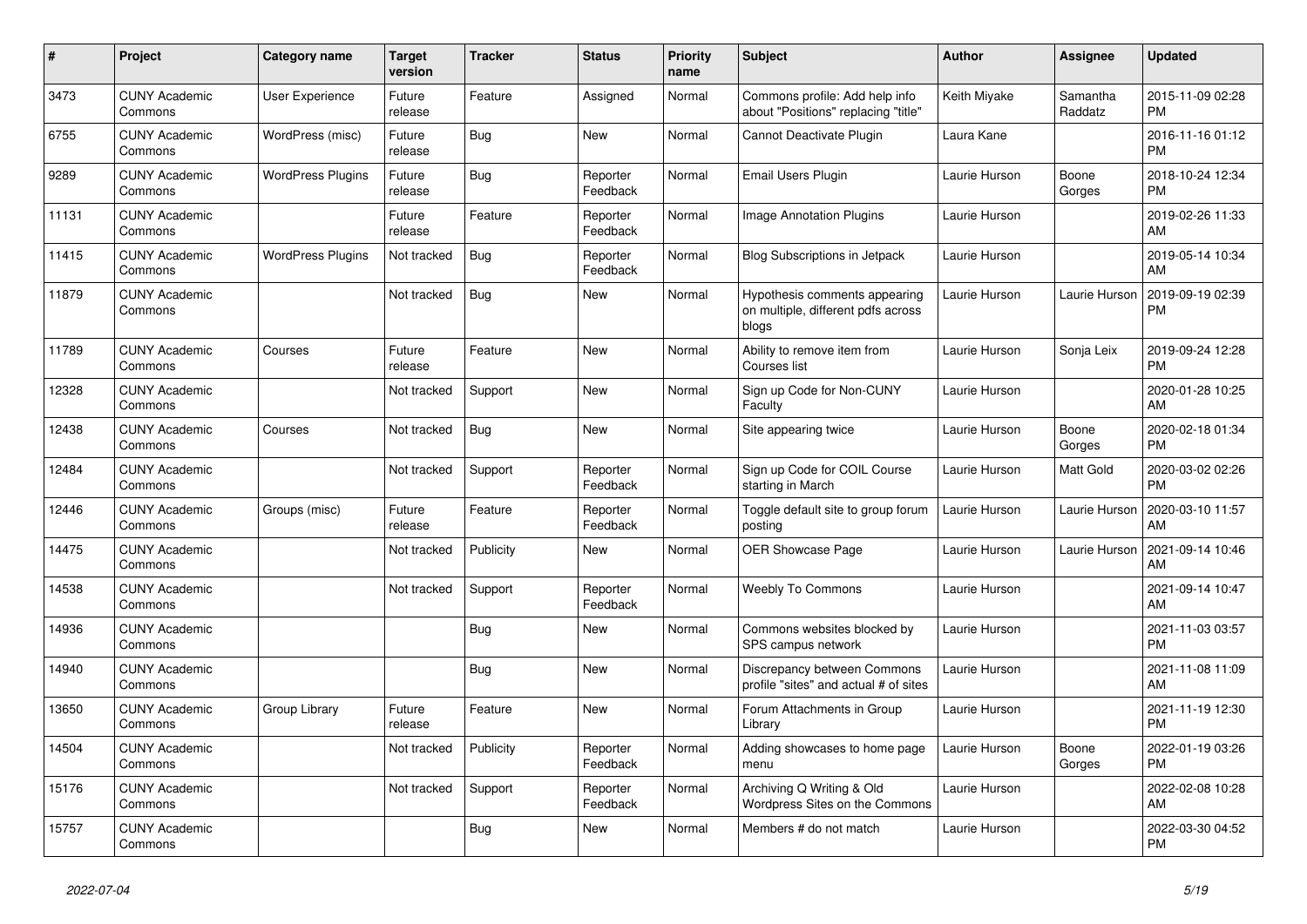| #     | Project                         | <b>Category name</b>      | <b>Target</b><br>version | <b>Tracker</b> | <b>Status</b>        | Priority<br>name | <b>Subject</b>                                              | <b>Author</b> | Assignee            | <b>Updated</b>                |
|-------|---------------------------------|---------------------------|--------------------------|----------------|----------------------|------------------|-------------------------------------------------------------|---------------|---------------------|-------------------------------|
| 15923 | <b>CUNY Academic</b><br>Commons |                           | Not tracked              | Feature        | Reporter<br>Feedback | Normal           | <b>Bellows Plugin Adjustments</b>                           | Laurie Hurson |                     | 2022-04-20 10:10<br>AM        |
| 11843 | <b>CUNY Academic</b><br>Commons | WordPress (misc)          | Future<br>release        | Design/UX      | New                  | Normal           | Tweaking the Gutenberg Editor<br>Interface                  | Laurie Hurson |                     | 2022-04-26 12:00<br><b>PM</b> |
| 14787 | <b>CUNY Academic</b><br>Commons | Plugin Packages           | Future<br>release        | Feature        | <b>New</b>           | Normal           | Creating a "Design" plugin<br>package                       | Laurie Hurson | scott voth          | 2022-04-27 04:56<br><b>PM</b> |
| 12121 | <b>CUNY Academic</b><br>Commons | <b>WordPress Plugins</b>  | 2.0.3                    | Feature        | Reporter<br>Feedback | Normal           | Embedding H5P Iframes on<br><b>Commons Site</b>             | Laurie Hurson | Boone<br>Gorges     | 2022-06-29 11:32<br><b>AM</b> |
| 15613 | <b>CUNY Academic</b><br>Commons |                           | 2.0.3                    | Feature        | Reporter<br>Feedback | Normal           | Adding "Passster" plugin                                    | Laurie Hurson |                     | 2022-06-29 11:32<br>AM        |
| 16199 | <b>CUNY Academic</b><br>Commons | <b>Directories</b>        | 2.0.3                    | <b>Bug</b>     | <b>New</b>           | Normal           | Removed "Semester" Filter from<br><b>Courses Directory</b>  | Laurie Hurson | Boone<br>Gorges     | 2022-06-29 11:32<br><b>AM</b> |
| 9060  | <b>CUNY Academic</b><br>Commons | Commons In A Box          | Not tracked              | Bug            | Hold                 | Normal           | Problems with CBox image library<br>/ upload                | Lisa Rhody    | Raymond<br>Hoh      | 2018-01-10 03:26<br><b>PM</b> |
| 2325  | <b>CUNY Academic</b><br>Commons | BuddyPress (misc)         | Future<br>release        | Feature        | Assigned             | Low              | Profile should have separate fields<br>for first/last names | local admin   | Boone<br>Gorges     | 2015-11-09 06:09<br><b>PM</b> |
| 2610  | <b>CUNY Academic</b><br>Commons | Group Invitations         | Future<br>release        | Feature        | Assigned             | Low              | Request: Custom invitation<br>message to group invites      | local admin   | Boone<br>Gorges     | 2015-11-09 06:13<br><b>PM</b> |
| 2175  | <b>CUNY Academic</b><br>Commons | WordPress (misc)          | Not tracked              | Support        | Assigned             | Normal           | Subscibe 2 vs. Jetpack<br>subscription options              | local admin   | Matt Gold           | 2016-01-26 04:58<br><b>PM</b> |
| 2612  | <b>CUNY Academic</b><br>Commons |                           | Not tracked              | Publicity      | Assigned             | Normal           | Pinterest site for the Commons                              | local admin   | Sarah<br>Morgano    | 2016-03-04 11:19<br>AM        |
| 5225  | <b>CUNY Academic</b><br>Commons | Registration              | Future<br>release        | Feature        | Assigned             | Normal           | On-boarding Issues                                          | Luke Waltzer  | Samantha<br>Raddatz | 2016-02-12 02:58<br><b>PM</b> |
| 5317  | <b>CUNY Academic</b><br>Commons | Group Blogs               | Not tracked              | <b>Bug</b>     | Reporter<br>Feedback | Normal           | Notifications of New Post Didn't<br>Come                    | Luke Waltzer  | Samantha<br>Raddatz | 2016-03-21 10:41<br><b>PM</b> |
| 5268  | <b>CUNY Academic</b><br>Commons | Group Forums              | Future<br>release        | Bug            | Assigned             | Normal           | Long-time to post to multiple<br>groups                     | Luke Waltzer  | Daniel Jones        | 2016-09-07 06:31<br><b>PM</b> |
| 6078  | <b>CUNY Academic</b><br>Commons | <b>Blogs (BuddyPress)</b> | Future<br>release        | Feature        | New                  | Normal           | <b>Explore Adding Network Blog</b><br>Metadata Plugin       | Luke Waltzer  | Luke Waltzer        | 2016-10-11 10:29<br><b>PM</b> |
| 6389  | <b>CUNY Academic</b><br>Commons | <b>BuddyPress Docs</b>    | Future<br>release        | Feature        | New                  | Low              | Make Discussion Area Visible<br>When Editing a Doc          | Luke Waltzer  | Boone<br>Gorges     | 2016-10-21 04:16<br><b>PM</b> |
| 6392  | <b>CUNY Academic</b><br>Commons | Group Forums              | Future<br>release        | Design/UX      | Assigned             | Low              | Composition/Preview Panes in<br>Forum Posts                 | Luke Waltzer  | Paige Dupont        | 2016-10-21 04:26<br><b>PM</b> |
| 6644  | <b>CUNY Academic</b><br>Commons |                           | Not tracked              | Bug            | Reporter<br>Feedback | High             | White Screen at Login Pge                                   | Luke Waltzer  | Raymond<br>Hoh      | 2016-11-21 10:34<br><b>PM</b> |
| 7624  | <b>CUNY Academic</b><br>Commons | BuddyPress (misc)         | Future<br>release        | Design/UX      | <b>New</b>           | Normal           | <b>BP Notifications</b>                                     | Luke Waltzer  | Paige Dupont        | 2017-02-08 10:43<br>PM        |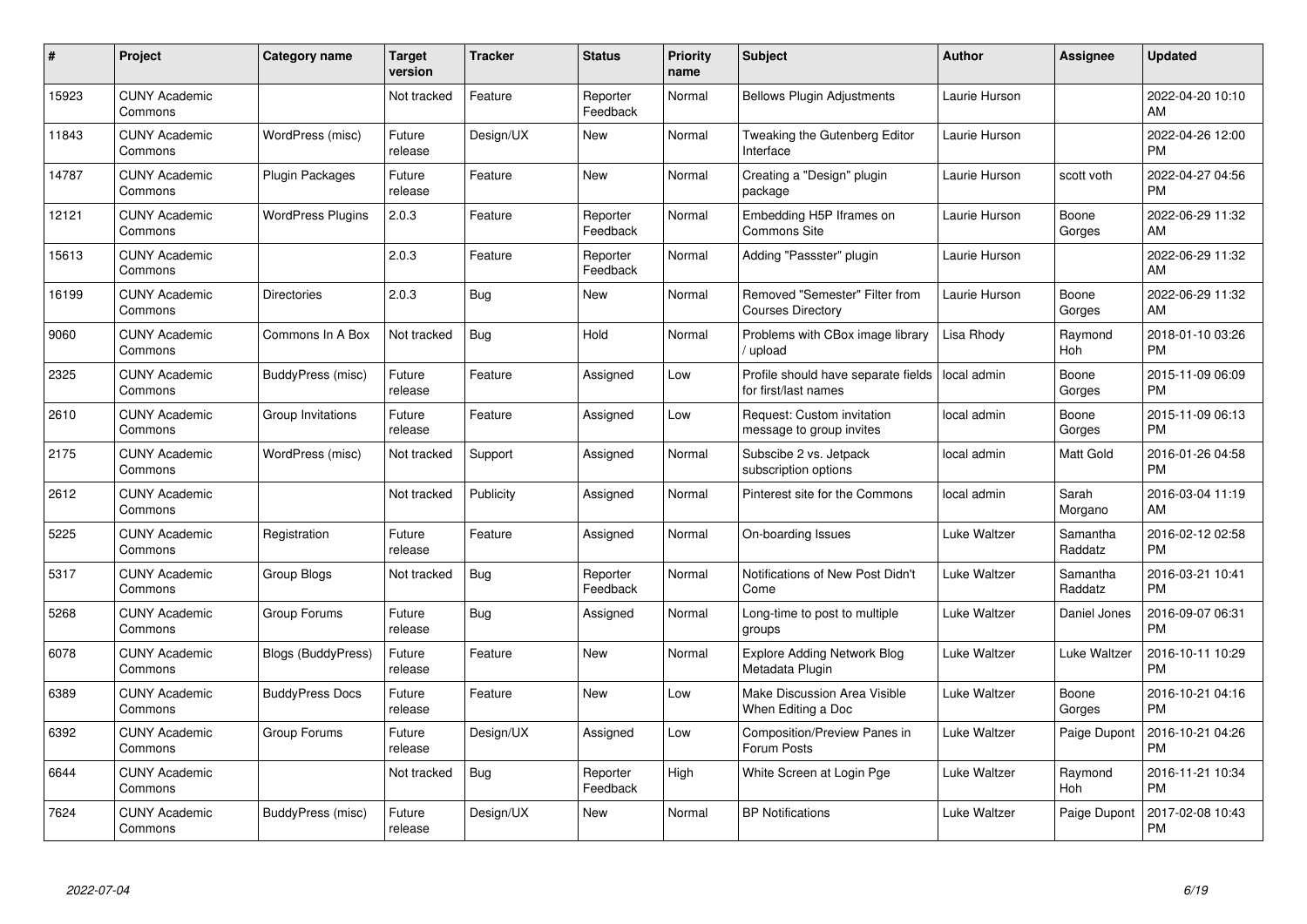| #     | Project                         | <b>Category name</b>      | <b>Target</b><br>version | <b>Tracker</b> | <b>Status</b>        | Priority<br>name | <b>Subject</b>                                                                                                                                        | Author          | <b>Assignee</b>     | <b>Updated</b>                |
|-------|---------------------------------|---------------------------|--------------------------|----------------|----------------------|------------------|-------------------------------------------------------------------------------------------------------------------------------------------------------|-----------------|---------------------|-------------------------------|
| 6356  | <b>CUNY Academic</b><br>Commons | <b>WordPress Plugins</b>  | Future<br>release        | <b>Bug</b>     | Reporter<br>Feedback | Low              | Should Subscribe2 be<br>deprecated?                                                                                                                   | Luke Waltzer    |                     | 2017-03-20 12:20<br><b>PM</b> |
| 7928  | <b>CUNY Academic</b><br>Commons | Group Forums              | Not tracked              | Bug            | New                  | Normal           | Duplicate Forum post                                                                                                                                  | Luke Waltzer    | Raymond<br>Hoh      | 2017-04-11 09:27<br><b>PM</b> |
| 9211  | <b>CUNY Academic</b><br>Commons | <b>WordPress Plugins</b>  | Future<br>release        | Support        | Reporter<br>Feedback | Normal           | Auto-Role Setting in Forum Plugin<br>Causing Some Confusion                                                                                           | Luke Waltzer    | Boone<br>Gorges     | 2018-03-13 11:44<br>AM        |
| 7981  | <b>CUNY Academic</b><br>Commons | Social Paper              | Future<br>release        | Bug            | New                  | Normal           | Social Paper comments should<br>not go to spam                                                                                                        | Luke Waltzer    | Boone<br>Gorges     | 2018-04-16 03:52<br><b>PM</b> |
| 9895  | <b>CUNY Academic</b><br>Commons | Onboarding                | Future<br>release        | Feature        | Assigned             | Normal           | Add "Accept Invitation"<br>link/button/function to Group<br>and/or Site invitation emails?                                                            | Luke Waltzer    | Boone<br>Gorges     | 2018-06-07 12:42<br><b>PM</b> |
| 13430 | <b>CUNY Academic</b><br>Commons | Reply By Email            | Not tracked              | Bug            | <b>New</b>           | Normal           | Delay in RBE                                                                                                                                          | Luke Waltzer    | Raymond<br>Hoh      | 2020-10-13 11:16<br>AM        |
| 8835  | <b>CUNY Academic</b><br>Commons | <b>Blogs (BuddyPress)</b> | Future<br>release        | Feature        | New                  | Normal           | Extend cuny is shortlinks to sites                                                                                                                    | Luke Waltzer    | Boone<br>Gorges     | 2022-04-26 11:59<br>AM        |
| 7828  | <b>CUNY Academic</b><br>Commons |                           | Not tracked              | Feature        | Assigned             | Normal           | Theme Assessment 2017                                                                                                                                 | Margaret Galvan | Margaret<br>Galvan  | 2017-05-02 10:41<br><b>PM</b> |
| 8078  | <b>CUNY Academic</b><br>Commons | <b>WordPress Plugins</b>  | Future<br>release        | System Upgrade | Assigned             | Normal           | <b>CommentPress Updates</b>                                                                                                                           | Margaret Galvan | Christian<br>Wach   | 2017-05-08 03:49<br><b>PM</b> |
| 8211  | <b>CUNY Academic</b><br>Commons | <b>WordPress Themes</b>   | Future<br>release        | Feature        | New                  | Normal           | Theme Suggestions: Material<br>Design-Inspired Themes                                                                                                 | Margaret Galvan | Margaret<br>Galvan  | 2017-08-07 02:48<br><b>PM</b> |
| 5052  | <b>CUNY Academic</b><br>Commons | Social Paper              | Future<br>release        | Feature        | <b>New</b>           | Low              | Sentence by sentence or line by<br>line comments (SP suggestion #3)                                                                                   | Marilyn Weber   | Boone<br>Gorges     | 2016-02-11 10:24<br><b>PM</b> |
| 5058  | <b>CUNY Academic</b><br>Commons | Social Paper              | Future<br>release        | Feature        | <b>New</b>           | Low              | Can there be a clearer signal that<br>even when comments have<br>already been made you add<br>comments by clicking on the side?<br>(SP suggestion #5) | Marilyn Weber   | Samantha<br>Raddatz | 2016-02-11 10:24<br><b>PM</b> |
| 5205  | <b>CUNY Academic</b><br>Commons | Social Paper              | Future<br>release        | Feature        | <b>New</b>           | Normal           | Social Paper folders                                                                                                                                  | Marilyn Weber   |                     | 2016-02-11 10:24<br><b>PM</b> |
| 5282  | <b>CUNY Academic</b><br>Commons | Social Paper              | Future<br>release        | Bug            | New                  | Normal           | Replying via email directs to paper<br>but not individual comment.                                                                                    | Marilyn Weber   | Raymond<br>Hoh      | 2016-03-02 01:48<br><b>PM</b> |
| 5397  | <b>CUNY Academic</b><br>Commons | Social Paper              | Future<br>release        | Feature        | <b>New</b>           | Normal           | frustrating to have to<br>enable/disable in SP                                                                                                        | Marilyn Weber   | Samantha<br>Raddatz | 2016-04-20 03:39<br><b>PM</b> |
| 5053  | <b>CUNY Academic</b><br>Commons | Social Paper              | Future<br>release        | Feature        | New                  | Low              | Scrollable menu to add readers<br>(SP suggestion #4)                                                                                                  | Marilyn Weber   | Samantha<br>Raddatz | 2016-04-21 05:21<br><b>PM</b> |
| 5199  | <b>CUNY Academic</b><br>Commons | Social Paper              | Future<br>release        | Feature        | New                  | Normal           | add tables to the SP editor                                                                                                                           | Marilyn Weber   |                     | 2016-10-24 11:27<br>AM        |
| 9207  | <b>CUNY Academic</b><br>Commons |                           | Future<br>release        | Support        | Reporter<br>Feedback | Normal           | display dashboards made in<br>Tableau?                                                                                                                | Marilyn Weber   | Boone<br>Gorges     | 2018-04-10 10:42<br>AM        |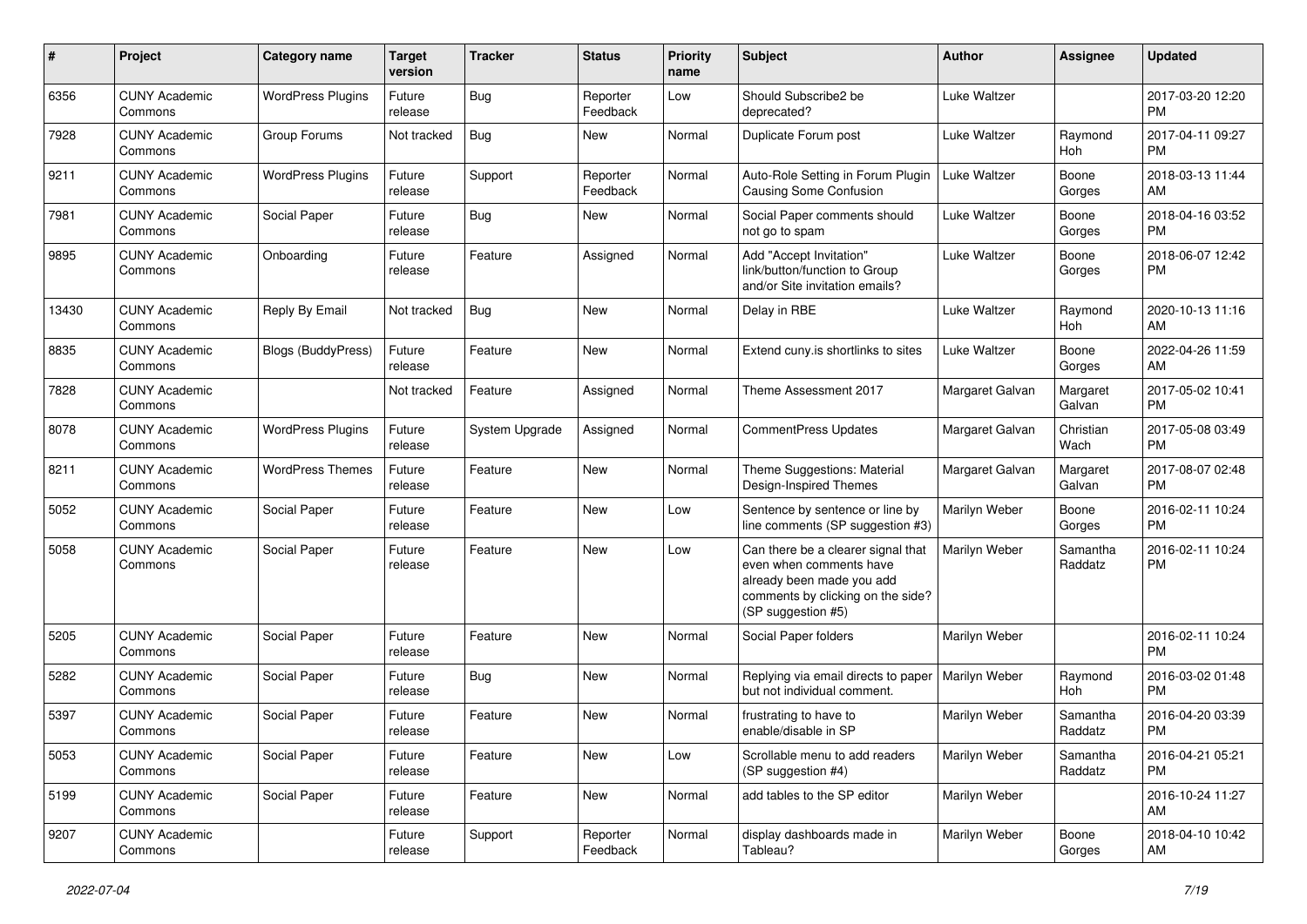| #     | <b>Project</b>                  | Category name              | <b>Target</b><br>version | <b>Tracker</b> | <b>Status</b>        | <b>Priority</b><br>name | <b>Subject</b>                                                                                | <b>Author</b>        | Assignee            | <b>Updated</b>                |
|-------|---------------------------------|----------------------------|--------------------------|----------------|----------------------|-------------------------|-----------------------------------------------------------------------------------------------|----------------------|---------------------|-------------------------------|
| 8607  | <b>CUNY Academic</b><br>Commons |                            | Not tracked              | Support        | New                  | Normal                  | Paypal?                                                                                       | Marilyn Weber        | Matt Gold           | 2018-05-15 01:37<br><b>PM</b> |
| 9835  | <b>CUNY Academic</b><br>Commons | Group Forums               | Future<br>release        | Bug            | Assigned             | Normal                  | add a "like" function?                                                                        | Marilyn Weber        | <b>Erik Trainer</b> | 2018-06-05 01:49<br><b>PM</b> |
| 5992  | <b>CUNY Academic</b><br>Commons | <b>Email Notifications</b> | Future<br>release        | Feature        | New                  | Normal                  | Changing the From line of<br>autogenerated blog emails                                        | Marilyn Weber        |                     | 2018-09-27 05:19<br><b>PM</b> |
| 10657 | <b>CUNY Academic</b><br>Commons |                            | Not tracked              | Support        | Reporter<br>Feedback | Normal                  | child theme problems                                                                          | Marilyn Weber        |                     | 2018-11-08 01:19<br><b>PM</b> |
| 11149 | <b>CUNY Academic</b><br>Commons |                            | Not tracked              | Support        | Reporter<br>Feedback | Normal                  | comments getting blocked                                                                      | Marilyn Weber        | Raymond<br>Hoh      | 2019-03-26 11:40<br>AM        |
| 11509 | <b>CUNY Academic</b><br>Commons |                            | Not tracked              | Support        | Reporter<br>Feedback | Normal                  | deleted Page causing a Menu<br>problem?                                                       | Marilyn Weber        |                     | 2019-06-04 09:54<br>AM        |
| 11771 | <b>CUNY Academic</b><br>Commons |                            | Not tracked              | Support        | Reporter<br>Feedback | Normal                  | post displays in sections                                                                     | Marilyn Weber        |                     | 2019-08-20 10:34<br>AM        |
| 11787 | <b>CUNY Academic</b><br>Commons |                            | Not tracked              | Support        | Reporter<br>Feedback | Normal                  | automated comments notifications<br>on ZenDesk                                                | Marilyn Weber        |                     | 2019-08-26 06:18<br><b>PM</b> |
| 5050  | <b>CUNY Academic</b><br>Commons | Social Paper               | Future<br>release        | Feature        | New                  | Low                     | Making comments visible in SP<br>editing mode (SP suggestion #1)                              | Marilyn Weber        | Samantha<br>Raddatz | 2019-09-17 11:10<br><b>PM</b> |
| 10273 | <b>CUNY Academic</b><br>Commons | Registration               | Not tracked              | Support        | Reporter<br>Feedback | Normal                  | users combining CF and campus<br>address                                                      | Marilyn Weber        |                     | 2019-09-18 10:58<br>AM        |
| 11848 | <b>CUNY Academic</b><br>Commons |                            | Not tracked              | Support        | Hold                 | Normal                  | a Dean of Faculty wants to share<br>a large file                                              | Marilyn Weber        |                     | 2019-09-24 08:44<br>AM        |
| 11519 | <b>CUNY Academic</b><br>Commons |                            | Not tracked              | Support        | Assigned             | Normal                  | comment option not appearing                                                                  | Marilyn Weber        |                     | 2019-09-24 10:28<br>AM        |
| 11971 | <b>CUNY Academic</b><br>Commons | <b>Email Notifications</b> | Future<br>release        | Bug            | Reporter<br>Feedback | Low                     | Pictures obscured in emailed post<br>notifications                                            | <b>Marilyn Weber</b> | Raymond<br>Hoh      | 2019-11-21 01:14<br><b>PM</b> |
| 12350 | <b>CUNY Academic</b><br>Commons | Blogs (BuddyPress)         | Not tracked              | Support        | Reporter<br>Feedback | Normal                  | URL creation problem                                                                          | Marilyn Weber        |                     | 2020-02-03 11:27<br>AM        |
| 12352 | <b>CUNY Academic</b><br>Commons |                            | Not tracked              | Support        | New                  | Normal                  | "posts list" page builder block<br>option                                                     | Marilyn Weber        |                     | 2020-02-03 01:29<br><b>PM</b> |
| 12360 | <b>CUNY Academic</b><br>Commons | <b>WordPress Themes</b>    | Not tracked              | <b>Bug</b>     | Reporter<br>Feedback | Normal                  | site just says "DANTE We are<br>currently in maintenance mode,<br>please check back shortly." | Marilyn Weber        |                     | 2020-02-04 12:13<br><b>PM</b> |
| 12382 | <b>CUNY Academic</b><br>Commons | Membership                 | Not tracked              | Support        | <b>New</b>           | Normal                  | Email request change                                                                          | Marilyn Weber        | Marilyn<br>Weber    | 2020-02-06 12:56<br><b>PM</b> |
| 12741 | <b>CUNY Academic</b><br>Commons | <b>WordPress Plugins</b>   | Not tracked              | Support        | Reporter<br>Feedback | Normal                  | Tableau Public Viz Block                                                                      | Marilyn Weber        | Raymond<br>Hoh      | 2020-05-12 11:00<br>AM        |
| 13034 | <b>CUNY Academic</b><br>Commons |                            | Not tracked              | Support        | Reporter<br>Feedback | Normal                  | a site is asking people to join the<br>Commons to get a download                              | Marilyn Weber        |                     | 2020-07-12 07:23<br>AM        |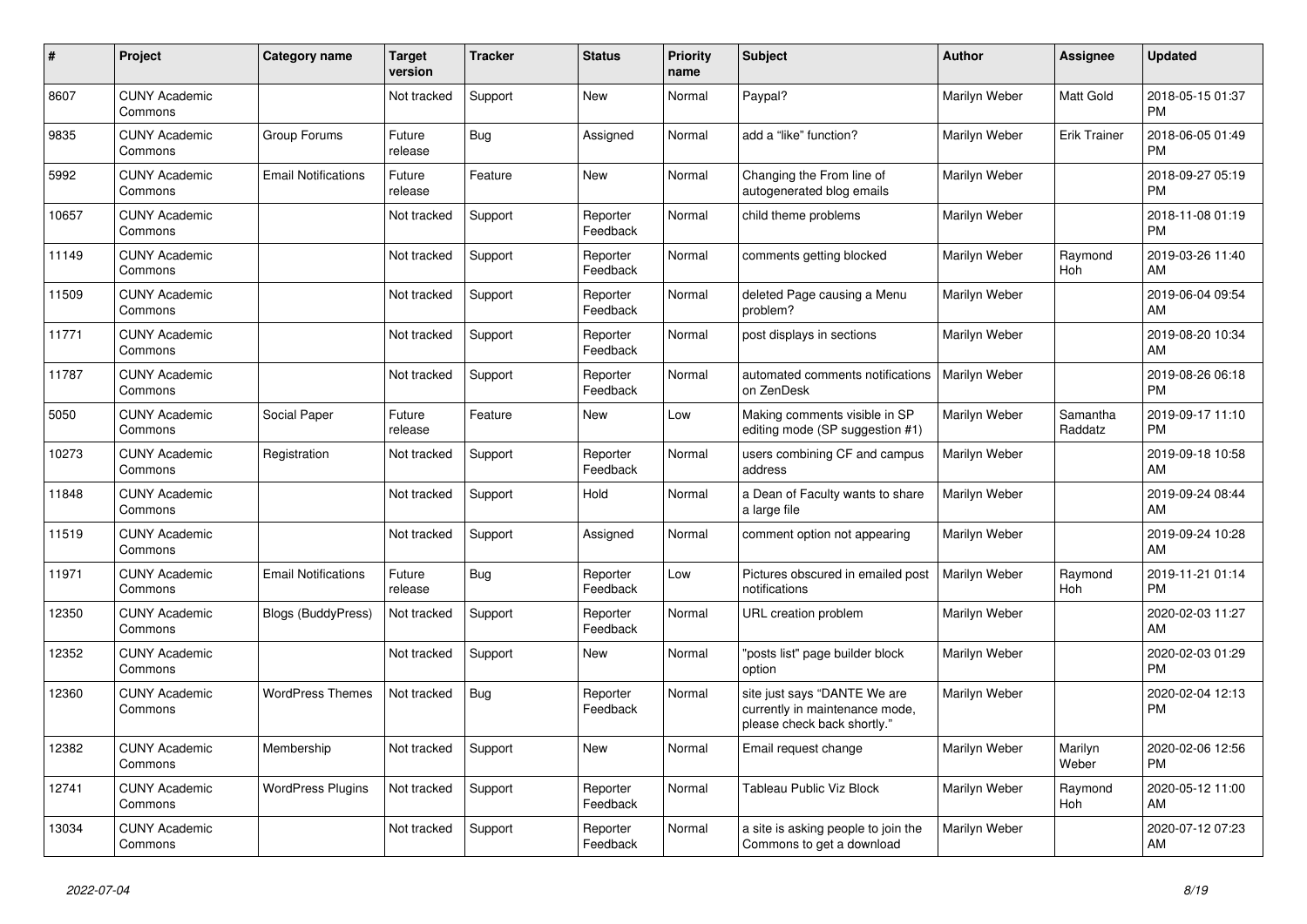| $\#$  | Project                         | <b>Category name</b>    | <b>Target</b><br>version | <b>Tracker</b> | <b>Status</b>        | <b>Priority</b><br>name | <b>Subject</b>                                                    | <b>Author</b>        | <b>Assignee</b> | <b>Updated</b>                |
|-------|---------------------------------|-------------------------|--------------------------|----------------|----------------------|-------------------------|-------------------------------------------------------------------|----------------------|-----------------|-------------------------------|
| 13255 | <b>CUNY Academic</b><br>Commons |                         | Not tracked              | Support        | Reporter<br>Feedback | Normal                  | Accessibility problems                                            | Marilyn Weber        |                 | 2020-09-01 05:48<br><b>PM</b> |
| 13286 | <b>CUNY Academic</b><br>Commons |                         | Not tracked              | Support        | New                  | Normal                  | problem connecting with<br>WordPress app                          | Marilyn Weber        | Raymond<br>Hoh  | 2020-09-08 11:16<br>AM        |
| 13328 | <b>CUNY Academic</b><br>Commons | Group Forums            | Not tracked              | Bug            | Reporter<br>Feedback | Normal                  | cross-posting in two related<br>groups                            | Marilyn Weber        | Raymond<br>Hoh  | 2020-09-15 10:39<br><b>PM</b> |
| 13975 | <b>CUNY Academic</b><br>Commons | <b>Social Paper</b>     | Not tracked              | Support        | Reporter<br>Feedback | Normal                  | can't approve comments on Social<br>Paper paper                   | Marilyn Weber        |                 | 2021-02-12 09:33<br>AM        |
| 13912 | <b>CUNY Academic</b><br>Commons |                         | Not tracked              | Feature        | Hold                 | Low                     | posting "missed schedule"                                         | Marilyn Weber        |                 | 2021-02-23 10:46<br>AM        |
| 14074 | <b>CUNY Academic</b><br>Commons | WordPress (misc)        | Not tracked              | Support        | Reporter<br>Feedback | Normal                  | page password protection problem                                  | Marilyn Weber        |                 | 2021-03-02 11:03<br>AM        |
| 14398 | <b>CUNY Academic</b><br>Commons |                         | Not tracked              | Support        | Reporter<br>Feedback | Normal                  | Events plug-in notification problem                               | Marilyn Weber        |                 | 2021-05-11 11:21<br>AM        |
| 14784 | <b>CUNY Academic</b><br>Commons |                         |                          | Support        | Reporter<br>Feedback | Normal                  | User report of logo problem when<br>using Customizer theme        | <b>Marilyn Weber</b> |                 | 2021-09-17 10:25<br>AM        |
| 14900 | <b>CUNY Academic</b><br>Commons |                         | Not tracked              | Support        | Reporter<br>Feedback | Normal                  | previous theme?                                                   | Marilyn Weber        |                 | 2021-10-25 10:31<br>AM        |
| 14911 | <b>CUNY Academic</b><br>Commons | <b>WordPress Themes</b> | Not tracked              | Support        | <b>New</b>           | Normal                  | Twentytwentyone theme                                             | Marilyn Weber        |                 | 2021-10-28 10:37<br>AM        |
| 15045 | <b>CUNY Academic</b><br>Commons |                         |                          | Support        | <b>New</b>           | Normal                  | no result for KCeL in the search<br>box on the commons            | Marilyn Weber        |                 | 2021-12-10 11:29<br>AM        |
| 15260 | <b>CUNY Academic</b><br>Commons |                         |                          | Support        | Reporter<br>Feedback | Normal                  | Diacritical markings   European<br><b>Stages</b>                  | Marilyn Weber        |                 | 2022-02-04 08:16<br>AM        |
| 15370 | <b>CUNY Academic</b><br>Commons |                         |                          | Support        | Reporter<br>Feedback | Normal                  | All-in-One Event Calendar?                                        | Marilyn Weber        |                 | 2022-02-17 11:03<br>AM        |
| 15565 | <b>CUNY Academic</b><br>Commons |                         |                          | Support        | <b>New</b>           | Normal                  | Events - send updates to an email<br>listserv                     | Marilyn Weber        |                 | 2022-03-10 01:06<br><b>PM</b> |
| 15816 | <b>CUNY Academic</b><br>Commons |                         | Not tracked              | Support        | <b>New</b>           | Normal                  | slow loading at SPS                                               | Marilyn Weber        |                 | 2022-04-05 01:26<br><b>PM</b> |
| 15685 | <b>CUNY Academic</b><br>Commons |                         |                          | Support        | <b>New</b>           | High                    | problem with chrome?                                              | Marilyn Weber        |                 | 2022-04-25 03:40<br><b>PM</b> |
| 16099 | <b>CUNY Academic</b><br>Commons |                         |                          | Support        | Reporter<br>Feedback | Normal                  | request for Newsletter Glue                                       | Marilyn Weber        |                 | 2022-05-13 12:14<br><b>PM</b> |
| 16110 | <b>CUNY Academic</b><br>Commons |                         |                          | Support        | Reporter<br>Feedback | Normal                  | remove Creative Commons<br>license from pages?                    | Marilyn Weber        | Raymond<br>Hoh  | 2022-05-17 06:11<br><b>PM</b> |
| 15169 | <b>CUNY Academic</b><br>Commons |                         | 2.0.3                    | Support        | Reporter<br>Feedback | Normal                  | new Prelude website zipfiles for<br>custom theme and other files. | Marilyn Weber        |                 | 2022-06-29 11:32<br>AM        |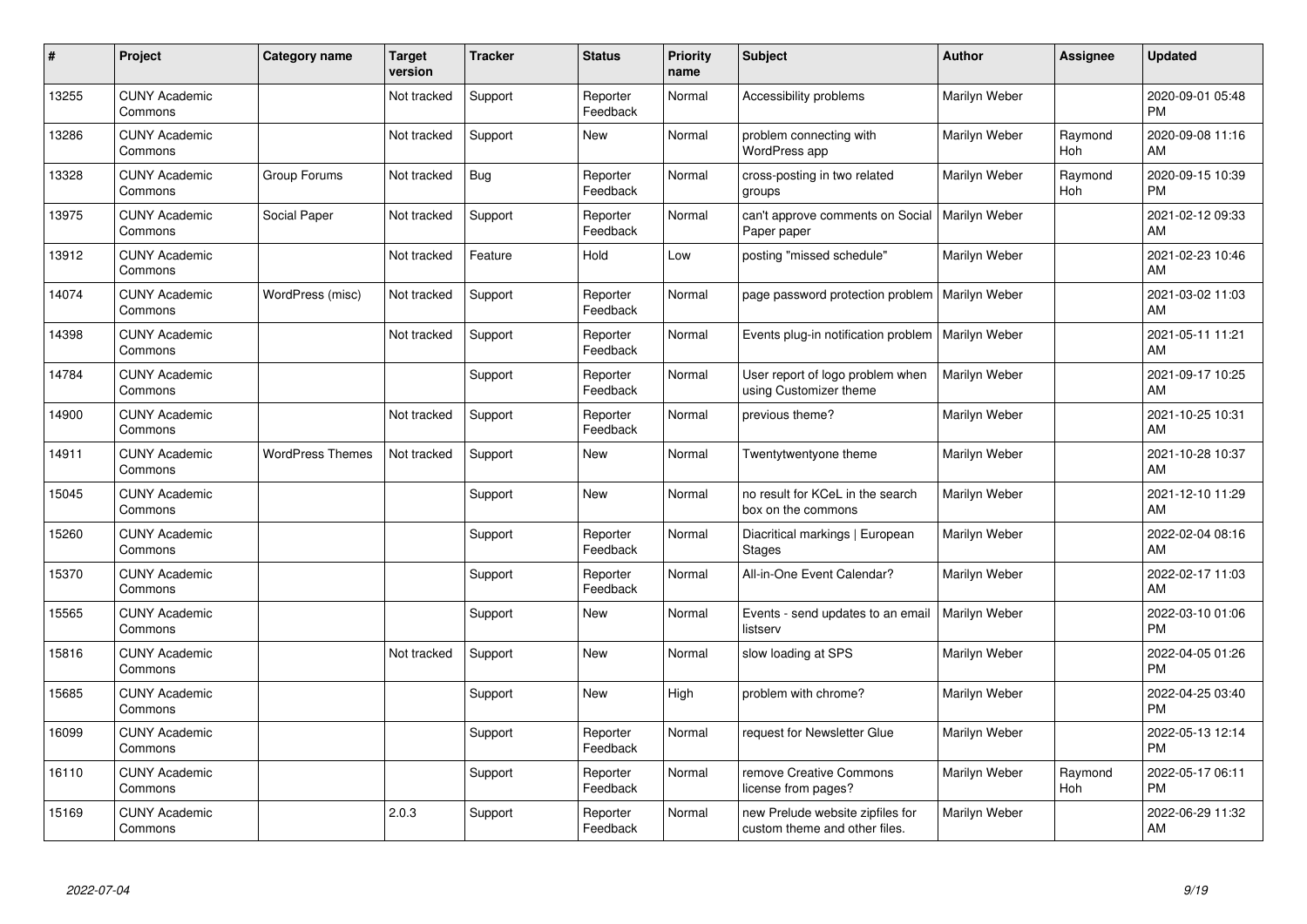| #     | Project                         | <b>Category name</b>     | <b>Target</b><br>version | <b>Tracker</b> | <b>Status</b>        | Priority<br>name | <b>Subject</b>                                                         | <b>Author</b>      | <b>Assignee</b>   | <b>Updated</b>                |
|-------|---------------------------------|--------------------------|--------------------------|----------------|----------------------|------------------|------------------------------------------------------------------------|--------------------|-------------------|-------------------------------|
| 15655 | <b>CUNY Academic</b><br>Commons |                          | 2.0.3                    | Support        | Reporter<br>Feedback | Normal           | Event Aggregator plugin?                                               | Marilyn Weber      |                   | 2022-06-29 11:32<br>AM.       |
| 2577  | NYCDH Community<br>Site         |                          |                          | Feature        | Assigned             | Low              | Investigate Potential to Add Links<br>to the Forum                     | Mark Newton        | Alex Gil          | 2013-05-16 09:40<br><b>PM</b> |
| 2573  | <b>NYCDH Community</b><br>Site  |                          |                          | Feature        | Reporter<br>Feedback | Normal           | Add dh_nyc twitter list feed to site                                   | <b>Mark Newton</b> | Matt Gold         | 2013-05-16 11:42<br><b>PM</b> |
| 2576  | <b>NYCDH Community</b><br>Site  |                          |                          | Bug            | Hold                 | Low              | Test Next Button in Javascript<br><b>Tutorial Under Activities</b>     | Mark Newton        | Alex Gil          | 2013-05-18 02:55<br><b>PM</b> |
| 2574  | <b>NYCDH Community</b><br>Site  |                          |                          | Feature        | Assigned             | Normal           | Add Way to Upload Files to<br>Groups                                   | Mark Newton        | Raymond<br>Hoh    | 2013-05-18 07:46<br><b>PM</b> |
| 2571  | <b>NYCDH Community</b><br>Site  |                          |                          | Feature        | Assigned             | Normal           | Add Google custom search box to<br>homepage                            | Mark Newton        | Raymond<br>Hoh    | 2013-05-18 07:49<br><b>PM</b> |
| 10262 | <b>CUNY Academic</b><br>Commons |                          | Not tracked              | Bug            | Reporter<br>Feedback | Normal           | Newsletter Plugin: Broken Image<br>at Bottom of All Newsletters        | Mark Webb          | Raymond<br>Hoh    | 2018-08-30 05:17<br><b>PM</b> |
| 10769 | <b>CUNY Academic</b><br>Commons | <b>WordPress Themes</b>  | Not tracked              | Bug            | Reporter<br>Feedback | Normal           | 2011 Theme Sidebar                                                     | Mark Webb          |                   | 2018-12-04 04:09<br><b>PM</b> |
| 11120 | <b>CUNY Academic</b><br>Commons | <b>WordPress Plugins</b> | Not tracked              | Bug            | Reporter<br>Feedback | Normal           | Events Manager Events Not<br>Showing Up                                | Mark Webb          |                   | 2019-02-27 04:10<br><b>PM</b> |
| 10678 | <b>CUNY Academic</b><br>Commons |                          | Not tracked              | Bug            | Reporter<br>Feedback | High             | Newsletter Plugin Not Sending<br>Out Newsletters                       | Mark Webb          | Boone<br>Gorges   | 2019-09-16 09:38<br><b>PM</b> |
| 377   | <b>CUNY Academic</b><br>Commons | BuddyPress (misc)        | Future<br>release        | Feature        | Assigned             | Normal           | Like buttons                                                           | <b>Matt Gold</b>   | Boone<br>Gorges   | 2010-11-16 05:13<br><b>PM</b> |
| 435   | <b>CUNY Academic</b><br>Commons | <b>BuddyPress (misc)</b> | Future<br>release        | Feature        | Assigned             | Normal           | Include Avatar Images in Forum<br><b>Post Notification Emails</b>      | <b>Matt Gold</b>   | Boone<br>Gorges   | 2010-12-08 12:40<br><b>PM</b> |
| 500   | <b>CUNY Academic</b><br>Commons | BuddyPress (misc)        | Future<br>release        | Feature        | Assigned             | Normal           | <b>Export Group Data</b>                                               | Matt Gold          | Boone<br>Gorges   | 2010-12-19 12:09<br><b>PM</b> |
| 635   | <b>CUNY Academic</b><br>Commons | BuddyPress (misc)        | Future<br>release        | Feature        | Assigned             | Normal           | Big Blue Button -<br>Videoconferencing in Groups and<br><b>Blogs</b>   | Matt Gold          | Boone<br>Gorges   | 2011-03-14 03:24<br><b>PM</b> |
| 599   | <b>CUNY Academic</b><br>Commons | BuddyPress (misc)        | Future<br>release        | Feature        | Assigned             | Normal           | Consider adding rating plugins for<br><b>BuddyPress/BBPress</b>        | <b>Matt Gold</b>   | Boone<br>Gorges   | 2011-08-22 06:50<br><b>PM</b> |
| 940   | <b>CUNY Academic</b><br>Commons | Redmine                  | Future<br>release        | Feature        | Assigned             | Low              | Communication with users after<br>releases                             | <b>Matt Gold</b>   | Dominic<br>Giglio | 2012-09-09 04:36<br><b>PM</b> |
| 2618  | <b>NYCDH Community</b><br>Site  |                          |                          | <b>Bug</b>     | Assigned             | Low              | Mark blogs as spam when created   Matt Gold<br>by users marked as spam |                    | Boone<br>Gorges   | 2013-06-09 11:38<br><b>PM</b> |
| 3080  | <b>CUNY Academic</b><br>Commons | Group Files              | Future<br>release        | Feature        | Assigned             | Low              | Create a system to keep track of<br>file changes                       | Matt Gold          | Boone<br>Gorges   | 2014-02-26 10:04<br><b>PM</b> |
| 3220  | <b>CUNY Academic</b><br>Commons | Public Portfolio         | Future<br>release        | Feature        | Assigned             | Normal           | Add indent/outdent option to<br>Formatting Buttons on Profile<br>Page  | Matt Gold          | Boone<br>Gorges   | 2014-05-21 10:39<br>PM        |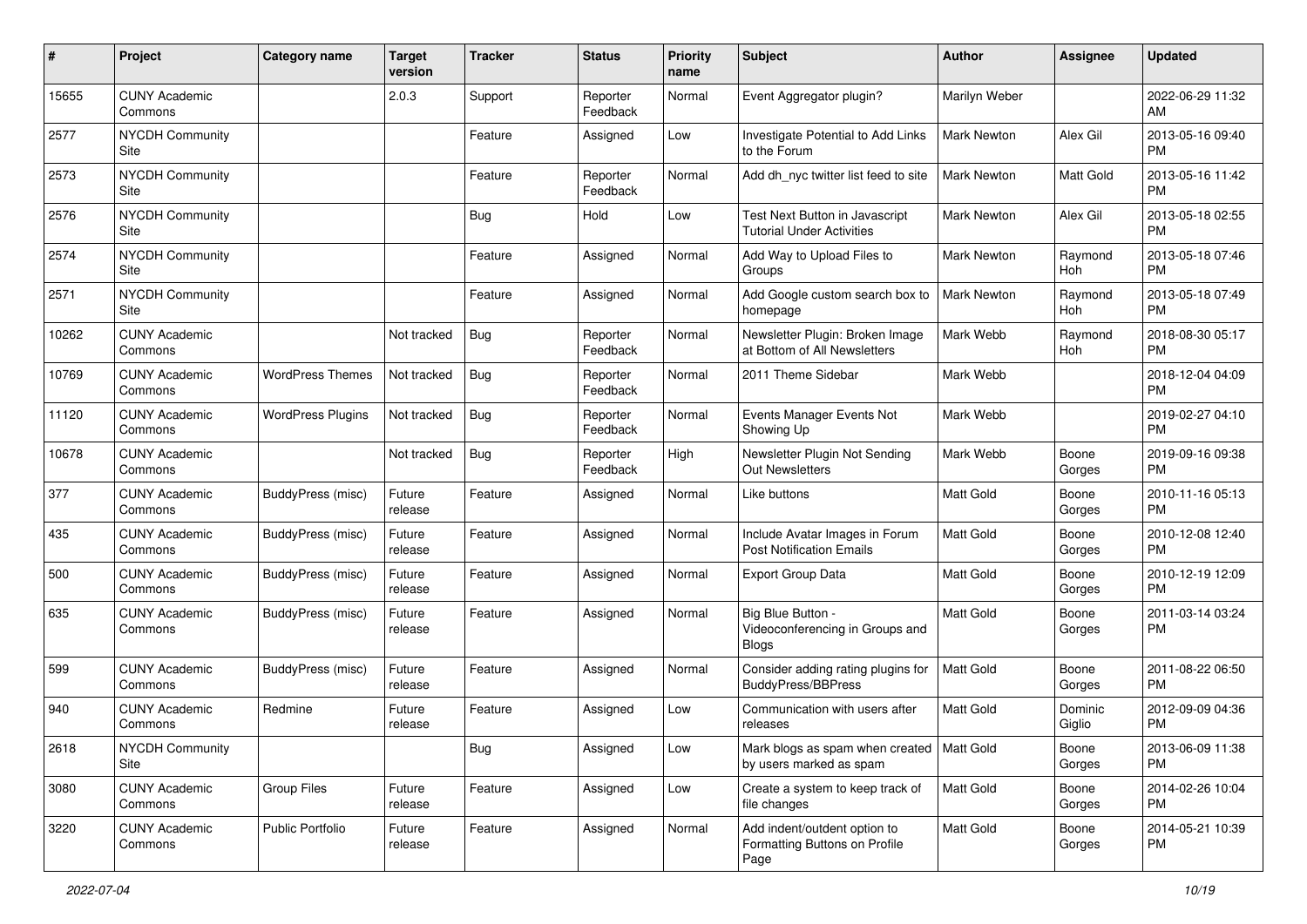| #    | Project                         | <b>Category name</b>     | <b>Target</b><br>version | <b>Tracker</b> | <b>Status</b>       | <b>Priority</b><br>name | <b>Subject</b>                                                      | <b>Author</b>    | Assignee            | <b>Updated</b>                |
|------|---------------------------------|--------------------------|--------------------------|----------------|---------------------|-------------------------|---------------------------------------------------------------------|------------------|---------------------|-------------------------------|
| 3354 | <b>CUNY Academic</b><br>Commons | <b>Group Files</b>       | Future<br>release        | Feature        | Assigned            | Low                     | Allow Group Download of Multiple<br><b>Selected Files</b>           | <b>Matt Gold</b> | Chris Stein         | 2014-08-01 08:50<br>AM        |
| 3419 | <b>CUNY Academic</b><br>Commons | Group Invitations        | 1.6.14                   | <b>Bug</b>     | Testing<br>Required | Normal                  | Neatening the display of<br>messages on group requests              | <b>Matt Gold</b> | Boone<br>Gorges     | 2014-09-01 09:29<br><b>PM</b> |
| 2223 | <b>CUNY Academic</b><br>Commons | <b>WordPress Plugins</b> | Future<br>release        | Feature        | Assigned            | Low                     | Add Participad to the CUNY<br><b>Academic Commons</b>               | <b>Matt Gold</b> | Boone<br>Gorges     | 2014-09-17 10:03<br><b>PM</b> |
| 3524 | <b>CUNY Academic</b><br>Commons | Documentation            | Not tracked              | Documentation  | Assigned            | Normal                  | Post describing all you can do<br>when starting up a new blog/group | <b>Matt Gold</b> | scott voth          | 2014-10-04 12:56<br><b>PM</b> |
| 412  | <b>CUNY Academic</b><br>Commons | <b>WordPress Themes</b>  | Future<br>release        | Feature        | Assigned            | Normal                  | <b>Featured Themes</b>                                              | <b>Matt Gold</b> | Dominic<br>Giglio   | 2015-01-05 08:44<br><b>PM</b> |
| 658  | <b>CUNY Academic</b><br>Commons | <b>WordPress Plugins</b> | Future<br>release        | Feature        | Assigned            | Normal                  | Rebulid Sitewide Tag Suggestion                                     | <b>Matt Gold</b> | Boone<br>Gorges     | 2015-01-05 08:47<br><b>PM</b> |
| 1562 | <b>CUNY Academic</b><br>Commons | <b>WordPress Plugins</b> | Future<br>release        | Feature        | Assigned            | Low                     | Play with NYT Collaborative<br><b>Authoring Tool</b>                | Matt Gold        | Boone<br>Gorges     | 2015-01-05 08:47<br><b>PM</b> |
| 364  | <b>CUNY Academic</b><br>Commons | <b>WordPress Plugins</b> | Future<br>release        | Feature        | <b>New</b>          | Normal                  | <b>Bulletin Board</b>                                               | Matt Gold        |                     | 2015-01-05 08:50<br><b>PM</b> |
| 3042 | <b>CUNY Academic</b><br>Commons | <b>Public Portfolio</b>  | Future<br>release        | Feature        | Assigned            | Normal                  | Browsing member interests                                           | <b>Matt Gold</b> | Boone<br>Gorges     | 2015-03-21 09:04<br><b>PM</b> |
| 3759 | <b>CUNY Academic</b><br>Commons | WordPress (misc)         | Future<br>release        | Feature        | Assigned            | Normal                  | Review Interface for Adding Users<br>to Blogs                       | <b>Matt Gold</b> | Boone<br>Gorges     | 2015-03-24 05:52<br><b>PM</b> |
| 3308 | <b>CUNY Academic</b><br>Commons | Group Invitations        | Future<br>release        | Feature        | Assigned            | Normal                  | Allow members to rescind group<br>invitations                       | Matt Gold        | Boone<br>Gorges     | 2015-04-01 08:53<br><b>PM</b> |
| 3770 | <b>CUNY Academic</b><br>Commons | <b>Public Portfolio</b>  | Future<br>release        | Feature        | Assigned            | Normal                  | Improve Layout/Formatting of<br>Positions Area on Public Portfolios | Matt Gold        | <b>Chris Stein</b>  | 2015-04-01 09:17<br><b>PM</b> |
| 3577 | <b>CUNY Academic</b><br>Commons | My Commons               | Future<br>release        | Design/UX      | Assigned            | Normal                  | Replies to items in My Commons                                      | Matt Gold        | Raymond<br>Hoh      | 2015-04-09 05:19<br><b>PM</b> |
| 370  | <b>CUNY Academic</b><br>Commons | Registration             | Future<br>release        | Feature        | Assigned            | High                    | <b>Guest Accounts</b>                                               | Matt Gold        | Matt Gold           | 2015-04-09 09:33<br>PM        |
| 3662 | <b>CUNY Academic</b><br>Commons | <b>SEO</b>               | Future<br>release        | Feature        | Assigned            | Normal                  | Duplicate Content/SEO/Google<br>issues                              | <b>Matt Gold</b> | Raymond<br>Hoh      | 2015-04-13 04:37<br><b>PM</b> |
| 3536 | <b>CUNY Academic</b><br>Commons | My Commons               | Future<br>release        | Feature        | Assigned            | Normal                  | Infinite Scroll on My Commons<br>page                               | Matt Gold        | Raymond<br>Hoh      | 2015-04-13 04:42<br><b>PM</b> |
| 4027 | <b>CUNY Academic</b><br>Commons | Commons In A Box         | Not tracked              | Design/UX      | Assigned            | Normal                  | Usability review of CBOX update<br>procedures                       | <b>Matt Gold</b> | Samantha<br>Raddatz | 2015-05-11 06:36<br><b>PM</b> |
| 4053 | <b>CUNY Academic</b><br>Commons | Events                   | Future<br>release        | Feature        | Assigned            | Normal                  | Create new tab for past events                                      | Matt Gold        | Boone<br>Gorges     | 2015-05-12 02:10<br><b>PM</b> |
| 4238 | CUNY Academic<br>Commons        | Events                   | Future<br>release        | Feature        | Assigned            | Normal                  | Copy Events to Other Groups?                                        | <b>Matt Gold</b> | Boone<br>Gorges     | 2015-07-02 10:08<br>AM        |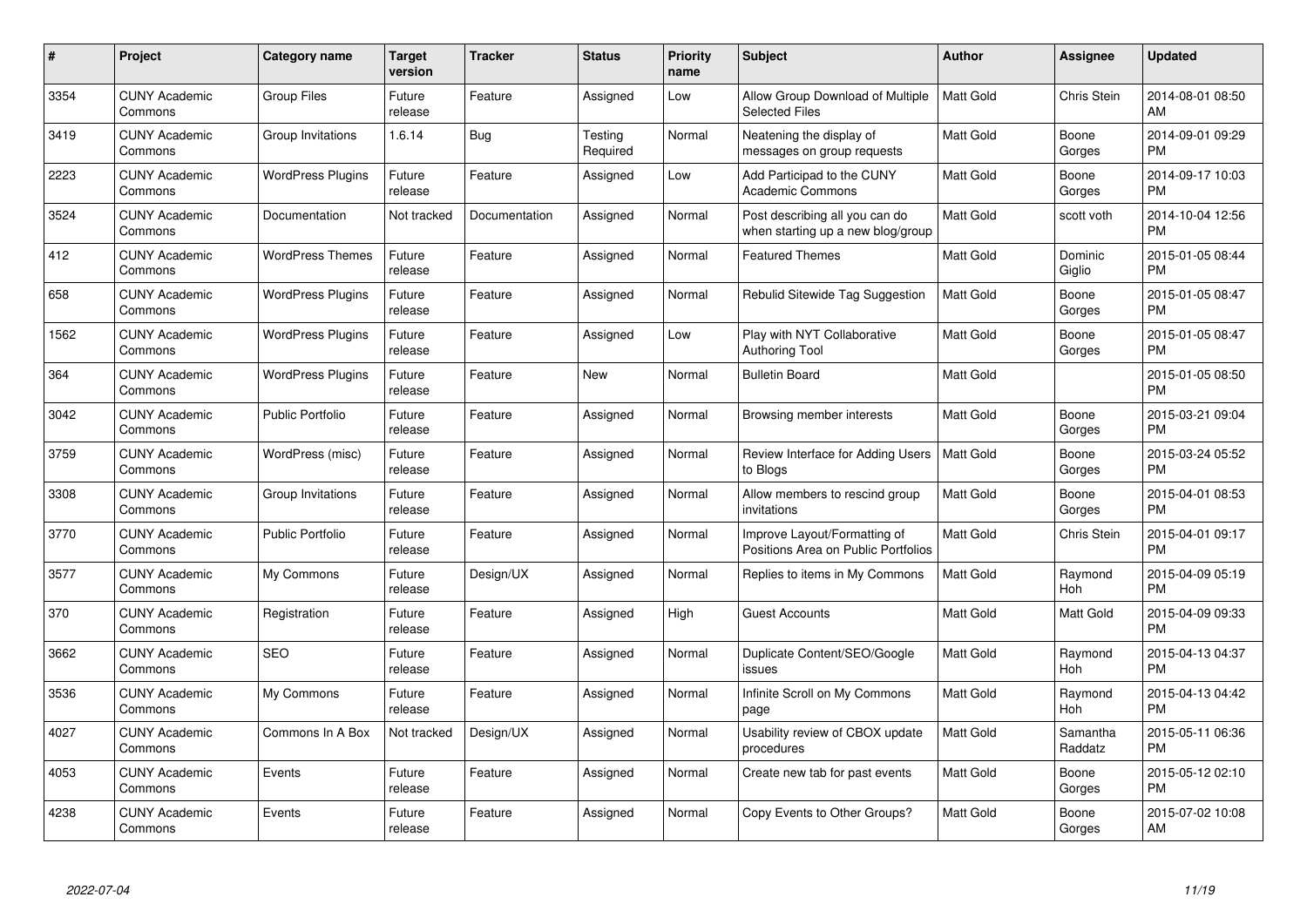| #    | Project                         | <b>Category name</b>       | <b>Target</b><br>version | <b>Tracker</b> | <b>Status</b>        | <b>Priority</b><br>name | <b>Subject</b>                                                                     | Author           | <b>Assignee</b>     | <b>Updated</b>                |
|------|---------------------------------|----------------------------|--------------------------|----------------|----------------------|-------------------------|------------------------------------------------------------------------------------|------------------|---------------------|-------------------------------|
| 4235 | <b>CUNY Academic</b><br>Commons |                            | Not tracked              | Design/UX      | Assigned             | Normal                  | Explore user experience around<br>comments on forum topics vs docs                 | <b>Matt Gold</b> | Samantha<br>Raddatz | 2015-07-21 10:23<br>AM        |
| 4404 | <b>CUNY Academic</b><br>Commons | <b>Public Portfolio</b>    | Future<br>release        | Design/UX      | Assigned             | Normal                  | Change color of permissions info<br>on portfolio editing interface                 | <b>Matt Gold</b> | Samantha<br>Raddatz | 2015-08-11 05:28<br><b>PM</b> |
| 4661 | <b>CUNY Academic</b><br>Commons | User Experience            | Future<br>release        | Bug            | Assigned             | Normal                  | Simplify Events text                                                               | Matt Gold        | Samantha<br>Raddatz | 2015-10-02 09:06<br><b>PM</b> |
| 3517 | <b>CUNY Academic</b><br>Commons | My Commons                 | Future<br>release        | Feature        | Assigned             | Normal                  | Mute/Unmute My Commons<br>updates                                                  | <b>Matt Gold</b> | Raymond<br>Hoh      | 2015-11-09 01:19<br><b>PM</b> |
| 310  | <b>CUNY Academic</b><br>Commons | BuddyPress (misc)          | Future<br>release        | Feature        | Assigned             | Low                     | <b>Friend Request Email</b>                                                        | <b>Matt Gold</b> | Samantha<br>Raddatz | 2015-11-09 05:08<br><b>PM</b> |
| 653  | <b>CUNY Academic</b><br>Commons | Group Blogs                | Future<br>release        | Feature        | Assigned             | Normal                  | Redesign Integration of Groups<br>and Blogs                                        | <b>Matt Gold</b> | Samantha<br>Raddatz | 2015-11-09 05:40<br><b>PM</b> |
| 1192 | <b>CUNY Academic</b><br>Commons | <b>Group Files</b>         | Future<br>release        | Feature        | Assigned             | Low                     | When posting group files, allow<br>users to add a category without<br>saving       | <b>Matt Gold</b> | Raymond<br>Hoh      | 2015-11-09 05:53<br><b>PM</b> |
| 1456 | <b>CUNY Academic</b><br>Commons | Group Invitations          | Future<br>release        | Feature        | Reporter<br>Feedback | Low                     | Invite to Group Button from Profile<br>Field                                       | Matt Gold        | Samantha<br>Raddatz | 2015-11-09 05:59<br><b>PM</b> |
| 333  | <b>CUNY Academic</b><br>Commons | <b>Email Notifications</b> | Future<br>release        | Feature        | Assigned             | Low                     | Delay Forum Notification Email<br>Delivery Until After Editing Period<br>Ends      | <b>Matt Gold</b> | Raymond<br>Hoh      | 2015-11-09 06:01<br><b>PM</b> |
| 2013 | <b>CUNY Academic</b><br>Commons | <b>Public Portfolio</b>    | Future<br>release        | Feature        | Assigned             | Low                     | Have Profile Privacy Options show   Matt Gold<br>up only for filled-in fields      |                  | Boone<br>Gorges     | 2015-11-09 06:09<br><b>PM</b> |
| 2523 | <b>CUNY Academic</b><br>Commons | <b>BuddyPress Docs</b>     | Future<br>release        | Feature        | Assigned             | Normal                  | Allow Users to Upload Images to<br><b>BP</b> Docs                                  | <b>Matt Gold</b> | Boone<br>Gorges     | 2015-11-09 06:14<br><b>PM</b> |
| 287  | <b>CUNY Academic</b><br>Commons | WordPress (misc)           | Future<br>release        | Feature        | Assigned             | Normal                  | Create troubleshooting tool for<br>account sign-up                                 | Matt Gold        | Boone<br>Gorges     | 2015-11-09 06:17<br><b>PM</b> |
| 497  | <b>CUNY Academic</b><br>Commons | <b>WordPress Plugins</b>   | Future<br>release        | Feature        | Assigned             | Normal                  | Drag and Drop Ordering on<br><b>Gallery Post Plugin</b>                            | Matt Gold        | Ron Rennick         | 2015-11-09 06:18<br><b>PM</b> |
| 365  | <b>CUNY Academic</b><br>Commons | WordPress (misc)           | Future<br>release        | Feature        | Assigned             | Normal                  | <b>Create Mouseover Tooltips</b><br>throughout Site                                | Matt Gold        | Chris Stein         | 2015-11-09 06:18<br><b>PM</b> |
| 554  | <b>CUNY Academic</b><br>Commons | BuddyPress (misc)          | Future<br>release        | Feature        | Assigned             | Normal                  | Add Trackback notifications to<br>site-wide activity feed                          | Matt Gold        | Boone<br>Gorges     | 2015-11-09 06:19<br>PM.       |
| 1105 | <b>CUNY Academic</b><br>Commons | WordPress (misc)           | Future<br>release        | Feature        | Assigned             | Normal                  | Rephrase Blog Privacy Options                                                      | <b>Matt Gold</b> | Samantha<br>Raddatz | 2015-11-09 06:19<br><b>PM</b> |
| 4070 | <b>CUNY Academic</b><br>Commons | Analytics                  | Not tracked              | Support        | Assigned             | Normal                  | Request for JITP site analytics                                                    | Matt Gold        | Seth Persons        | 2016-02-23 03:09<br><b>PM</b> |
| 636  | <b>CUNY Academic</b><br>Commons | WordPress (misc)           | Not tracked              | Support        | Assigned             | Normal                  | Create Lynda.com-like Table of<br>Contents for Prospective Tutorial<br>Screencasts | <b>Matt Gold</b> | scott voth          | 2016-02-23 03:12<br><b>PM</b> |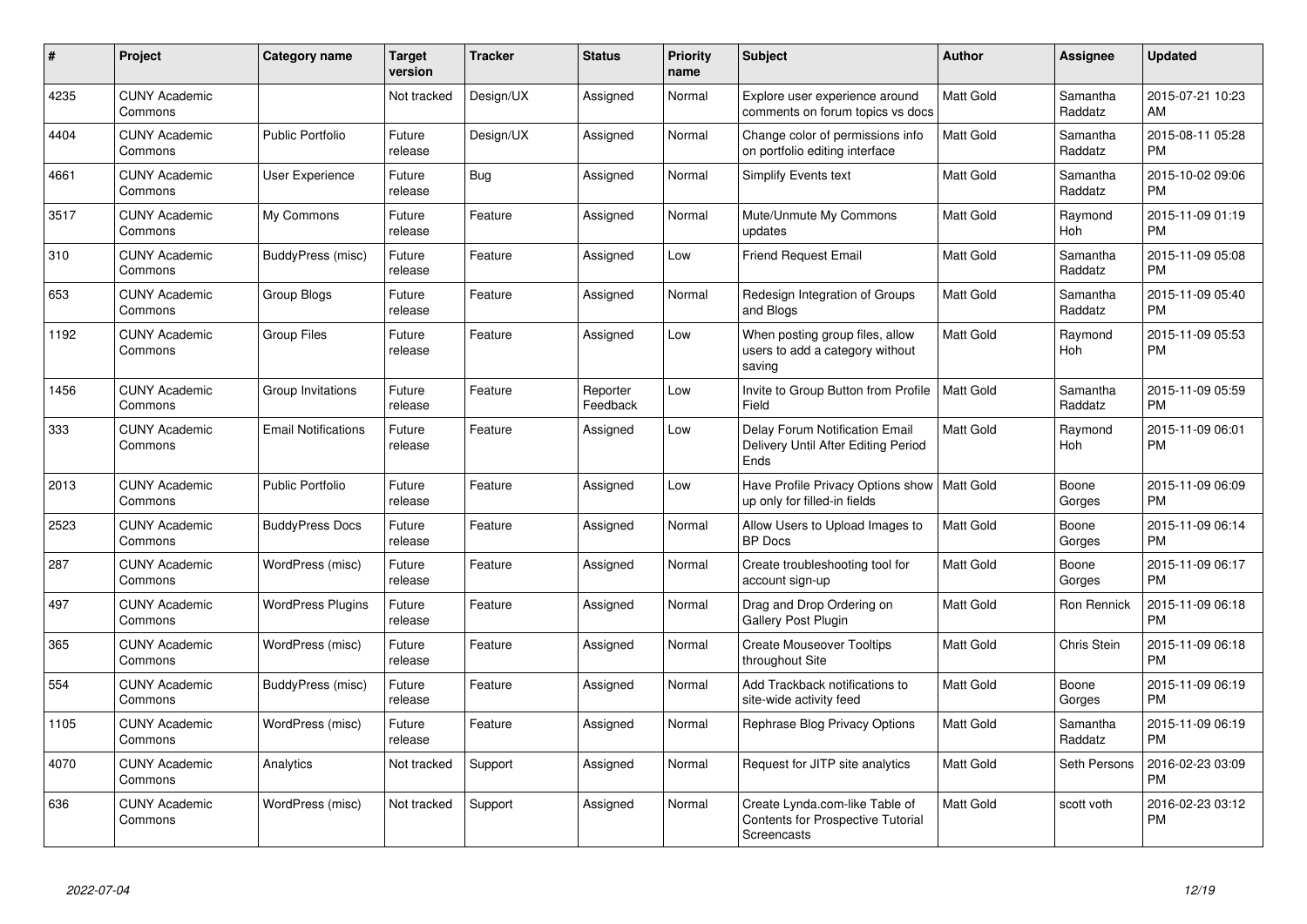| #    | <b>Project</b>                  | <b>Category name</b>      | <b>Target</b><br>version | <b>Tracker</b> | <b>Status</b>        | <b>Priority</b><br>name | <b>Subject</b>                                                                        | <b>Author</b>    | Assignee              | <b>Updated</b>                |
|------|---------------------------------|---------------------------|--------------------------|----------------|----------------------|-------------------------|---------------------------------------------------------------------------------------|------------------|-----------------------|-------------------------------|
| 4986 | <b>CUNY Academic</b><br>Commons | ZenDesk                   | Not tracked              | Support        | Assigned             | Normal                  | Prepare documentation for<br>Zendesk re web widget                                    | <b>Matt Gold</b> | Samantha<br>Raddatz   | 2016-02-25 03:09<br><b>PM</b> |
| 3369 | <b>CUNY Academic</b><br>Commons | Reply By Email            | Not tracked              | Outreach       | Hold                 | Normal                  | Release reply by email to WP<br>plugin directory                                      | <b>Matt Gold</b> | Raymond<br>Hoh        | 2016-03-01 12:46<br><b>PM</b> |
| 3657 | <b>CUNY Academic</b><br>Commons | WordPress (misc)          | Not tracked              | Feature        | <b>New</b>           | Normal                  | Create alert for GC email<br>addresses                                                | <b>Matt Gold</b> | Matt Gold             | 2016-04-14 11:29<br><b>PM</b> |
| 5691 | <b>CUNY Academic</b><br>Commons | <b>Blogs (BuddyPress)</b> | Future<br>release        | Bug            | Assigned             | High                    | Differing numbers on Sites display                                                    | Matt Gold        | Raymond<br><b>Hoh</b> | 2016-06-13 01:37<br><b>PM</b> |
| 5955 | <b>CUNY Academic</b><br>Commons | Outreach                  | Future<br>release        | Feature        | Assigned             | Normal                  | Create auto-newsletter for<br>commons members                                         | Matt Gold        | Luke Waltzer          | 2016-08-30 10:34<br>AM        |
| 6014 | <b>CUNY Academic</b><br>Commons | Publicity                 | Future<br>release        | Publicity      | Reporter<br>Feedback | Normal                  | Google search listing                                                                 | <b>Matt Gold</b> | Boone<br>Gorges       | 2016-09-21 03:48<br><b>PM</b> |
| 6115 | <b>CUNY Academic</b><br>Commons | Publicity                 | Not tracked              | Feature        | Assigned             | Normal                  | create digital signage for GC                                                         | <b>Matt Gold</b> | scott voth            | 2016-10-11 10:09<br><b>PM</b> |
| 5696 | <b>CUNY Academic</b><br>Commons | Events                    | Future<br>release        | Feature        | Assigned             | Normal                  | Events Calendar - display options<br>/ calendar aggregation                           | <b>Matt Gold</b> | Boone<br>Gorges       | 2016-10-13 11:44<br>AM        |
| 4903 | <b>CUNY Academic</b><br>Commons | Events                    | Future<br>release        | Design/UX      | Assigned             | Normal                  | Improving visual appearance of<br>event calendars                                     | <b>Matt Gold</b> | Boone<br>Gorges       | 2016-10-13 11:51<br>AM        |
| 6298 | <b>CUNY Academic</b><br>Commons | <b>User Experience</b>    | Not tracked              | Design/UX      | Assigned             | Normal                  | Examine data from survey                                                              | <b>Matt Gold</b> | Margaret<br>Galvan    | 2016-10-14 12:16<br><b>PM</b> |
| 3090 | <b>CUNY Academic</b><br>Commons | Twitter page              | Future<br>release        | Feature        | Assigned             | Normal                  | Prevent Retweets from showing<br>up on Commons twitter page                           | <b>Matt Gold</b> | <b>Tahir Butt</b>     | 2016-10-24 11:31<br>AM        |
| 6426 | <b>CUNY Academic</b><br>Commons | Spam/Spam<br>Prevention   | Future<br>release        | Feature        | Assigned             | Normal                  | Force captcha on all comments?                                                        | Matt Gold        | <b>Tahir Butt</b>     | 2016-10-24 02:06<br><b>PM</b> |
| 6671 | <b>CUNY Academic</b><br>Commons | Reply By Email            | Not tracked              | Bug            | Assigned             | Normal                  | "Post too often" RBE error<br>message                                                 | <b>Matt Gold</b> | Raymond<br><b>Hoh</b> | 2016-11-11 09:55<br>AM        |
| 6995 | <b>CUNY Academic</b><br>Commons | Home Page                 | Not tracked              | <b>Bug</b>     | Assigned             | Normal                  | member filter on homepage not<br>working                                              | <b>Matt Gold</b> | Raymond<br>Hoh        | 2016-12-11 09:46<br><b>PM</b> |
| 4980 | <b>CUNY Academic</b><br>Commons | Home Page                 | Future<br>release        | Feature        | Assigned             | Normal                  | CAC Featured Content -- Adding<br>Randomization                                       | <b>Matt Gold</b> | Boone<br>Gorges       | 2016-12-12 03:01<br>PM        |
| 5316 | <b>CUNY Academic</b><br>Commons | User Experience           | Future<br>release        | Feature        | Assigned             | Normal                  | Prompt user email address<br>updates                                                  | <b>Matt Gold</b> | Stephen Real          | 2016-12-21 03:30<br><b>PM</b> |
| 8756 | <b>CUNY Academic</b><br>Commons | <b>Group Blogs</b>        | Future<br>release        | Feature        | Hold                 | Normal                  | Connect multiple blogs to one<br>group?                                               | <b>Matt Gold</b> | Boone<br>Gorges       | 2017-09-30 10:42<br>AM        |
| 8902 | <b>CUNY Academic</b><br>Commons | Design                    | Not tracked              | Feature        | Assigned             | Normal                  | Report back on research on<br><b>BuddyPress themes</b>                                | Matt Gold        | <b>Michael Smith</b>  | 2017-11-10 12:31<br><b>PM</b> |
| 8837 | <b>CUNY Academic</b><br>Commons |                           | Not tracked              | Feature        | Assigned             | Normal                  | Create a form to request info from<br>people requesting premium<br>themes and plugins | <b>Matt Gold</b> | Marilyn<br>Weber      | 2017-11-14 03:35<br><b>PM</b> |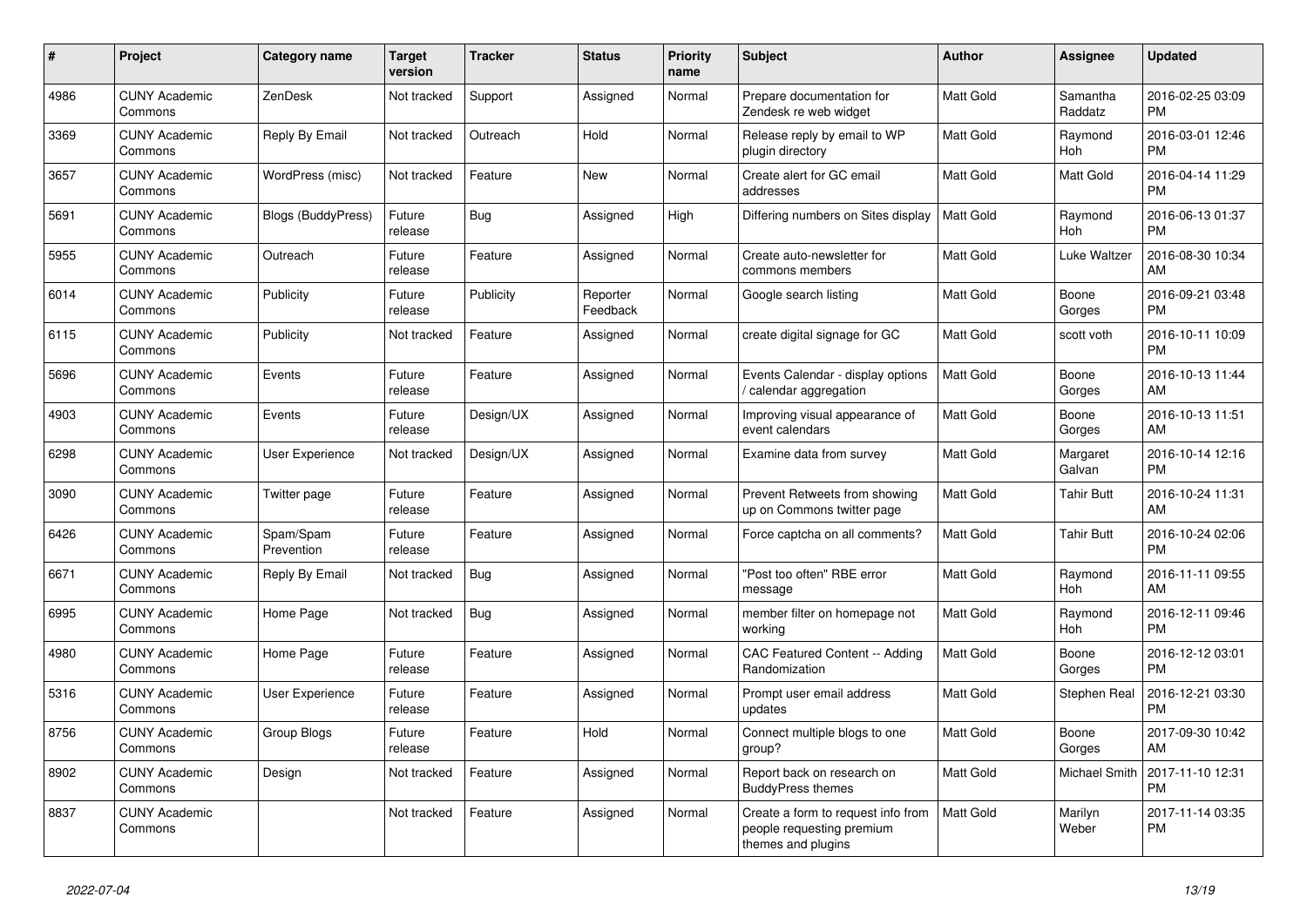| #     | Project                         | <b>Category name</b>       | <b>Target</b><br>version | <b>Tracker</b> | <b>Status</b>        | Priority<br>name | <b>Subject</b>                                                   | <b>Author</b>    | <b>Assignee</b>     | <b>Updated</b>                |
|-------|---------------------------------|----------------------------|--------------------------|----------------|----------------------|------------------|------------------------------------------------------------------|------------------|---------------------|-------------------------------|
| 8898  | <b>CUNY Academic</b><br>Commons | Social Paper               | Not tracked              | Feature        | Assigned             | Normal           | Usage data on docs and social<br>paper                           | <b>Matt Gold</b> | <b>Matt Gold</b>    | 2017-11-16 11:32<br>AM        |
| 8976  | <b>CUNY Academic</b><br>Commons | Reply By Email             | Not tracked              | Feature        | Assigned             | Normal           | Package RBE new topics posting?                                  | <b>Matt Gold</b> | Raymond<br>Hoh      | 2017-12-04 02:34<br><b>PM</b> |
| 8992  | <b>NYCDH Community</b><br>Site  |                            |                          | Bug            | Assigned             | Normal           | Multiple RBE error reports                                       | Matt Gold        | Raymond<br>Hoh      | 2017-12-11 05:43<br><b>PM</b> |
| 9015  | <b>CUNY Academic</b><br>Commons | Groups (misc)              | Not tracked              | Outreach       | Assigned             | Normal           | Email group admins the email<br>addresses of their groups        | Matt Gold        | Matt Gold           | 2018-01-02 09:54<br>AM        |
| 8991  | <b>CUNY Academic</b><br>Commons | Reply By Email             | Not tracked              | Bug            | Hold                 | Normal           | RBE duplicate email message<br>issue                             | Matt Gold        | Raymond<br>Hoh      | 2018-02-18 08:53<br><b>PM</b> |
| 3768  | <b>CUNY Academic</b><br>Commons | <b>Public Portfolio</b>    | Future<br>release        | Feature        | Assigned             | Normal           | Institutions/Past positions on<br>public portfolios              | <b>Matt Gold</b> | Boone<br>Gorges     | 2018-04-23 10:44<br>AM        |
| 9941  | <b>CUNY Academic</b><br>Commons | Wiki                       | Not tracked              | Support        | Assigned             | Normal           | Wiki functionality                                               | Matt Gold        | Boone<br>Gorges     | 2018-06-26 10:57<br>AM        |
| 10040 | <b>CUNY Academic</b><br>Commons | WordPress (misc)           | Not tracked              | <b>Bug</b>     | Reporter<br>Feedback | Normal           | User doesn't see full list of themes                             | <b>Matt Gold</b> | Boone<br>Gorges     | 2018-07-25 10:12<br>AM        |
| 9979  | <b>CUNY Academic</b><br>Commons | <b>Email Notifications</b> | Not tracked              | Bug            | Reporter<br>Feedback | Normal           | Reports of slow email activation<br>emails                       | <b>Matt Gold</b> | Boone<br>Gorges     | 2018-08-29 09:40<br><b>PM</b> |
| 9947  | <b>CUNY Academic</b><br>Commons | <b>WordPress Plugins</b>   | Future<br>release        | Feature        | Reporter<br>Feedback | Normal           | Install H5P quiz plugin                                          | <b>Matt Gold</b> | Boone<br>Gorges     | 2018-09-11 11:01<br>AM        |
| 9028  | <b>CUNY Academic</b><br>Commons | Onboarding                 | Future<br>release        | Feature        | Assigned             | Normal           | suggest groups to new members<br>during the registration process | Matt Gold        | <b>Chris Stein</b>  | 2018-10-24 12:34<br><b>PM</b> |
| 10659 | <b>CUNY Academic</b><br>Commons | Group Forums               | Future<br>release        | Feature        | Assigned             | Normal           | Post to multiple groups via email                                | Matt Gold        | Raymond<br>Hoh      | 2018-11-15 12:54<br>AM        |
| 5016  | <b>CUNY Academic</b><br>Commons | Events                     | Future<br>release        | Feature        | Assigned             | Low              | Allow comments to be posted on<br>events                         | Matt Gold        | Raymond<br>Hoh      | 2019-03-01 02:23<br><b>PM</b> |
| 1544  | <b>CUNY Academic</b><br>Commons | Groups (misc)              | Future<br>release        | Feature        | Reporter<br>Feedback | Normal           | Group Filtering and Sorting                                      | Matt Gold        | Chris Stein         | 2019-03-01 02:25<br><b>PM</b> |
| 8666  | <b>CUNY Academic</b><br>Commons | Teaching                   | Not tracked              | Documentation  | Assigned             | Normal           | Create Teaching on the Commons<br>Resource Page                  | Matt Gold        | Laurie Hurson       | 2019-09-23 03:16<br><b>PM</b> |
| 8836  | <b>CUNY Academic</b><br>Commons | <b>Blogs (BuddyPress)</b>  | Future<br>release        | Feature        | Assigned             | Normal           | Redesign site launch process                                     | Matt Gold        | Boone<br>Gorges     | 2019-10-03 02:49<br><b>PM</b> |
| 5581  | <b>CUNY Academic</b><br>Commons | Analytics                  | Future<br>release        | Feature        | Assigned             | Normal           | <b>Explore alternatives to Google</b><br>Analytics               | <b>Matt Gold</b> | Valerie<br>Townsend | 2020-04-17 03:12<br><b>PM</b> |
| 7115  | <b>CUNY Academic</b><br>Commons | Groups (misc)              | Future<br>release        | Feature        | Reporter<br>Feedback | Normal           | make licensing info clear during<br>group creation               | <b>Matt Gold</b> | Raymond<br>Hoh      | 2020-12-08 11:32<br>AM        |
| 13949 | <b>CUNY Academic</b><br>Commons |                            | Not tracked              | Bug            | <b>New</b>           | Normal           | Continued debugging of runaway<br>MySQL connections              | <b>Matt Gold</b> | Boone<br>Gorges     | 2021-09-14 10:42<br>AM        |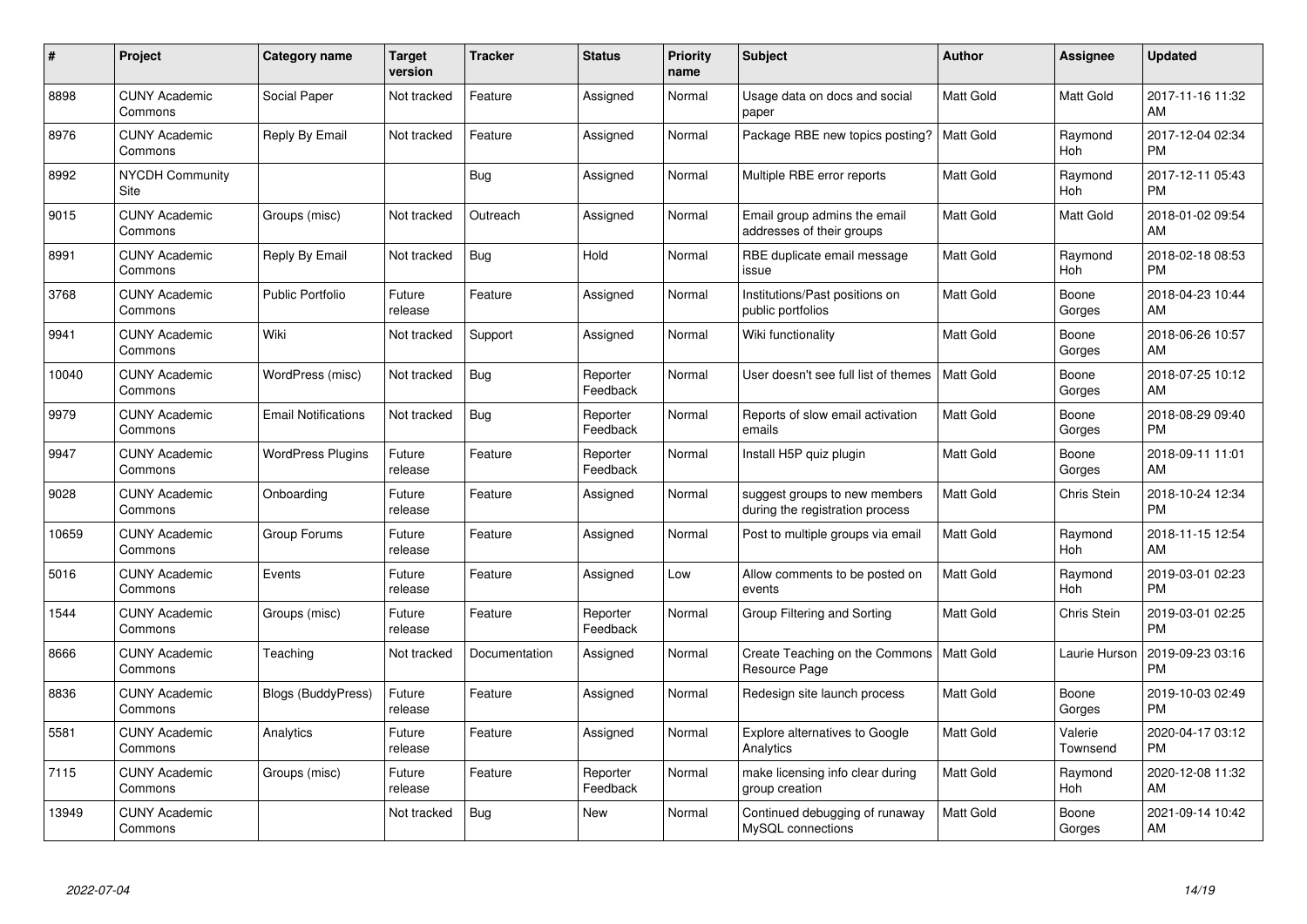| #     | <b>Project</b>                  | Category name              | <b>Target</b><br>version | <b>Tracker</b> | <b>Status</b> | <b>Priority</b><br>name | <b>Subject</b>                                                                                                                               | <b>Author</b>          | Assignee            | <b>Updated</b>                |
|-------|---------------------------------|----------------------------|--------------------------|----------------|---------------|-------------------------|----------------------------------------------------------------------------------------------------------------------------------------------|------------------------|---------------------|-------------------------------|
| 8900  | <b>CUNY Academic</b><br>Commons | Accessibility              | Future<br>release        | Feature        | Assigned      | Normal                  | Look into tools to enforce<br>accessibility in WP environment                                                                                | Matt Gold              | Boone<br>Gorges     | 2022-04-26 11:59<br>AM        |
| 8901  | <b>CUNY Academic</b><br>Commons | Accessibility              | Future<br>release        | Feature        | Assigned      | Normal                  | Theme analysis for accessibility                                                                                                             | <b>Matt Gold</b>       | Boone<br>Gorges     | 2022-04-26 11:59<br>AM        |
| 15604 | <b>CUNY Academic</b><br>Commons | <b>Email Notifications</b> | Future<br>release        | Feature        | Assigned      | Normal                  | <b>Restructure Commons Group</b><br>Digest Email Messages                                                                                    | <b>Matt Gold</b>       | Boone<br>Gorges     | 2022-05-26 10:45<br>AM        |
| 16307 | <b>CUNY Academic</b><br>Commons |                            |                          | Bug            | New           | Normal                  | Add brief messaging to<br>accept/decline group membership<br>requests                                                                        | <b>Matt Gold</b>       | Boone<br>Gorges     | 2022-06-27 06:13<br><b>PM</b> |
| 481   | <b>CUNY Academic</b><br>Commons | Groups (misc)              | Future<br>release        | Feature        | Assigned      | Normal                  | ability to archive inactive groups<br>and blogs                                                                                              | Michael Mandiberg      | Samantha<br>Raddatz | 2015-11-09 05:56<br><b>PM</b> |
| 9908  | <b>CUNY Academic</b><br>Commons |                            | Not tracked              | Feature        | New           | Normal                  | Is it possible to send email<br>updates to users (or an email<br>address not on the list) for only a<br>single page AFTER being<br>prompted? | <b>Michael Shields</b> | scott voth          | 2018-06-11 01:34<br><b>PM</b> |
| 3458  | <b>CUNY Academic</b><br>Commons | Groups (misc)              | Future<br>release        | Feature        | Assigned      | Normal                  | Filter Members of Group by<br>Campus                                                                                                         | Michael Smith          | Samantha<br>Raddatz | 2014-09-26 08:32<br><b>PM</b> |
| 2167  | <b>CUNY Academic</b><br>Commons | WordPress (misc)           | Future<br>release        | Bug            | Assigned      | Normal                  | <b>CAC-Livestream Plugin Issues</b>                                                                                                          | Michael Smith          | Dominic<br>Giglio   | 2015-01-02 03:06<br><b>PM</b> |
| 3506  | <b>CUNY Academic</b><br>Commons | Publicity                  | 1.7                      | Publicity      | <b>New</b>    | Normal                  | Prepare 1.7 email messaging                                                                                                                  | Micki Kaufman          | Micki<br>Kaufman    | 2014-10-01 12:36<br><b>PM</b> |
| 3509  | <b>CUNY Academic</b><br>Commons | Publicity                  | 1.7                      | Publicity      | New           | Normal                  | Create 1.7 digital signage imagery                                                                                                           | Micki Kaufman          | Marilyn<br>Weber    | 2014-10-01 12:40<br><b>PM</b> |
| 3511  | <b>CUNY Academic</b><br>Commons | Publicity                  | 1.7                      | Publicity      | Assigned      | Normal                  | Social media for 1.7                                                                                                                         | Micki Kaufman          | Sarah<br>Morgano    | 2014-10-14 03:32<br><b>PM</b> |
| 3510  | <b>CUNY Academic</b><br>Commons | Publicity                  | 1.7                      | Publicity      | Assigned      | Normal                  | Post on the News Blog re: 'My<br>Commons'                                                                                                    | Micki Kaufman          | Sarah<br>Morgano    | 2014-10-15 11:18<br>AM        |
| 2753  | <b>CUNY Academic</b><br>Commons | <b>Public Portfolio</b>    | Future<br>release        | Feature        | <b>New</b>    | Normal                  | Create actual actual tagification in<br>academic interests and other<br>fields                                                               | Micki Kaufman          | Boone<br>Gorges     | 2015-01-05 08:52<br><b>PM</b> |
| 2754  | <b>CUNY Academic</b><br>Commons | Design                     | Future<br>release        | Feature        | Assigned      | Normal                  | Determine strategy for CAC logo<br>handling in top header                                                                                    | Micki Kaufman          | Chris Stein         | 2015-01-05 08:53<br><b>PM</b> |
| 3475  | <b>CUNY Academic</b><br>Commons | Events                     | Future<br>release        | Feature        | Assigned      | Normal                  | Request to add plugin to<br>streamline room<br>booking/appointment booking                                                                   | Naomi Barrettara       | Boone<br>Gorges     | 2014-12-01 05:14<br><b>PM</b> |
| 9346  | <b>CUNY Academic</b><br>Commons | WordPress (misc)           | Not tracked              | Bug            | New           | Normal                  | Clone cetls.bmcc.cuny.edu for<br>development                                                                                                 | Owen Roberts           | Raymond<br>Hoh      | 2018-03-06 05:35<br><b>PM</b> |
| 6665  | <b>CUNY Academic</b><br>Commons |                            | Not tracked              | Publicity      | <b>New</b>    | Normal                  | Dead Link in 1.10 announcement<br>post                                                                                                       | Paige Dupont           | Stephen Real        | 2016-12-01 03:11<br><b>PM</b> |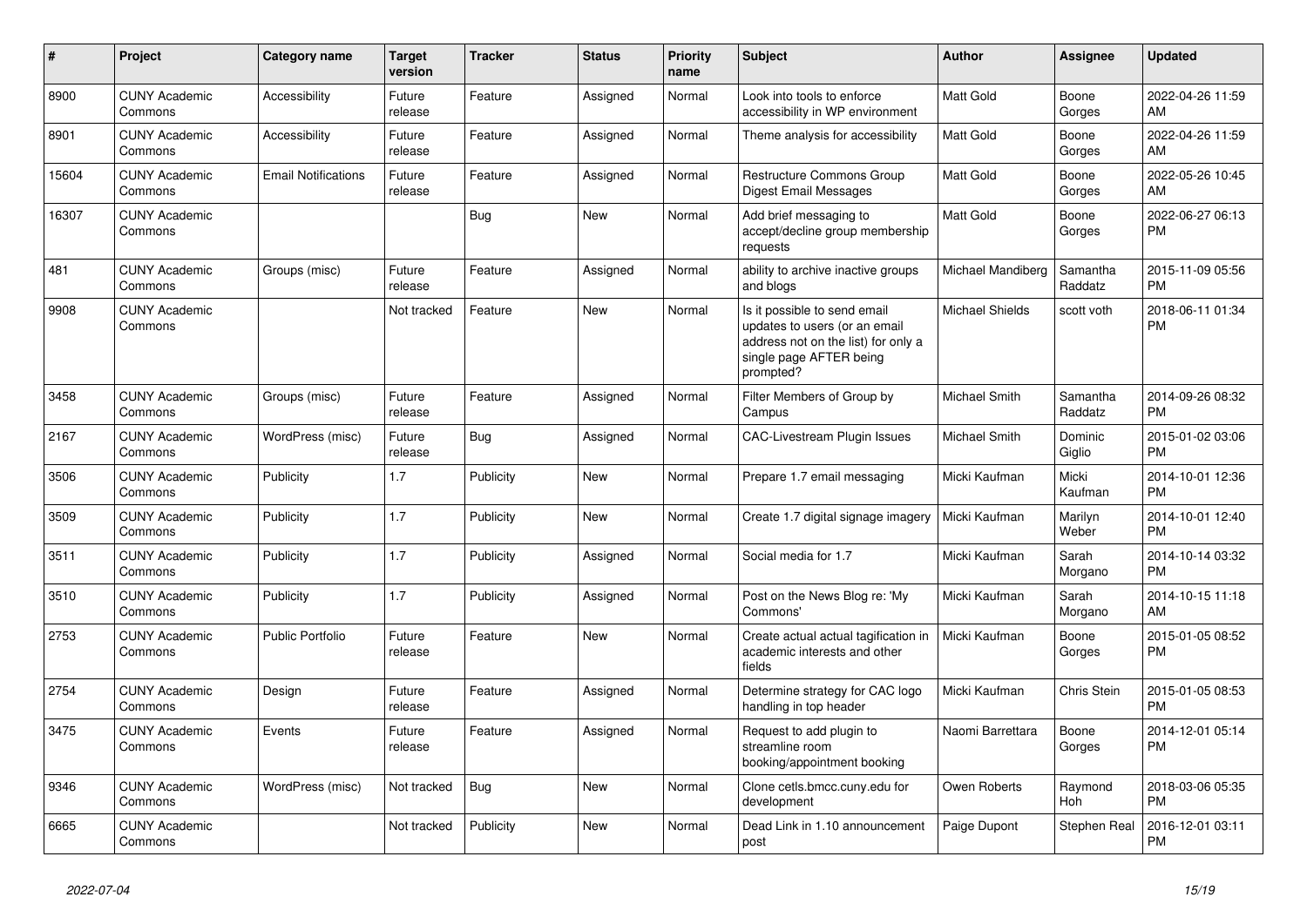| #     | Project                         | Category name            | <b>Target</b><br>version | <b>Tracker</b> | <b>Status</b>        | <b>Priority</b><br>name | <b>Subject</b>                                                                                  | <b>Author</b>           | Assignee            | <b>Updated</b>                |
|-------|---------------------------------|--------------------------|--------------------------|----------------|----------------------|-------------------------|-------------------------------------------------------------------------------------------------|-------------------------|---------------------|-------------------------------|
| 11449 | <b>CUNY Academic</b><br>Commons | WordPress - Media        | Not tracked              | Support        | Reporter<br>Feedback | Normal                  | Cloning Media Library for JITP<br>from Staging to Production Site                               | Patrick DeDauw          | Boone<br>Gorges     | 2019-05-13 12:00<br><b>PM</b> |
| 14483 | <b>CUNY Academic</b><br>Commons | WordPress - Media        | Not tracked              | <b>Bug</b>     | Reporter<br>Feedback | Normal                  | <b>Wordpress PDF Embed Stopped</b><br>Working after JITP Media Clone                            | Patrick DeDauw          | Boone<br>Gorges     | 2021-05-20 01:51<br><b>PM</b> |
| 8675  | <b>CUNY Academic</b><br>Commons | User Onboarding          | Future<br>release        | Bug            | Reporter<br>Feedback | Low                     | Add new User search screen calls<br>for the input of email address but<br>doesn't work with one | Paul Hebert             | Boone<br>Gorges     | 2017-10-11 11:17<br>AM        |
| 5183  | <b>CUNY Academic</b><br>Commons | Social Paper             | Future<br>release        | Design/UX      | <b>New</b>           | Normal                  | Creating a new paper when<br>viewing an existing paper                                          | Raffi<br>Khatchadourian | Samantha<br>Raddatz | 2016-02-02 12:09<br><b>PM</b> |
| 5182  | <b>CUNY Academic</b><br>Commons | Social Paper             | Future<br>release        | Design/UX      | New                  | Normal                  | "Publishing" a private paper on<br>social paper?                                                | Raffi<br>Khatchadourian | Boone<br>Gorges     | 2016-10-13 04:12<br><b>PM</b> |
| 8498  | <b>CUNY Academic</b><br>Commons | <b>WordPress Plugins</b> | Future<br>release        | Feature        | <b>New</b>           | Low                     | <b>Gravity Forms Email Users</b>                                                                | Raffi<br>Khatchadourian | Matt Gold           | 2017-10-13 12:58<br><b>PM</b> |
| 9420  | <b>CUNY Academic</b><br>Commons | cuny.is                  | Not tracked              | Feature        | <b>New</b>           | Normal                  | Request for http://cuny.is/streams                                                              | Raffi<br>Khatchadourian | Marilyn<br>Weber    | 2018-04-02 10:08<br>AM        |
| 11077 | <b>CUNY Academic</b><br>Commons | Events                   | Not tracked              | Feature        | Reporter<br>Feedback | Normal                  | Show event category description<br>in event list view                                           | Raffi<br>Khatchadourian |                     | 2019-02-12 10:38<br><b>PM</b> |
| 14792 | <b>CUNY Academic</b><br>Commons |                          |                          | Bug            | New                  | Normal                  | Inconsistent email notifications<br>from gravity forms                                          | Raffi<br>Khatchadourian |                     | 2021-10-04 01:50<br><b>PM</b> |
| 15242 | <b>CUNY Academic</b><br>Commons | Performance              | Not tracked              | Bug            | Reporter<br>Feedback | Normal                  | Slugist site                                                                                    | Raffi<br>Khatchadourian | Boone<br>Gorges     | 2022-02-07 11:14<br>AM        |
| 15516 | <b>CUNY Academic</b><br>Commons | <b>WordPress Plugins</b> |                          | Bug            | Reporter<br>Feedback | Normal                  | Can't publish or save draft of post<br>on wordpress.com                                         | Raffi<br>Khatchadourian | Raymond<br>Hoh      | 2022-03-02 05:52<br><b>PM</b> |
| 16290 | <b>CUNY Academic</b><br>Commons |                          |                          | Feature        | Reporter<br>Feedback | Normal                  | Add Table Of Contents Block<br>plug-in                                                          | Raffi<br>Khatchadourian |                     | 2022-06-24 10:26<br>AM        |
| 16294 | <b>CUNY Academic</b><br>Commons |                          |                          | Bug            | <b>New</b>           | Urgent                  | CAC is down                                                                                     | Raffi<br>Khatchadourian |                     | 2022-06-27 02:00<br><b>PM</b> |
| 16314 | <b>CUNY Academic</b><br>Commons | <b>WordPress Plugins</b> |                          | Feature        | <b>New</b>           | Normal                  | Install Multicollab plug-in?                                                                    | Raffi<br>Khatchadourian |                     | 2022-06-29 03:44<br><b>PM</b> |
| 3691  | <b>CUNY Academic</b><br>Commons | <b>WordPress Plugins</b> | Future<br>release        | Bug            | New                  | Normal                  | <b>WPMU Domain Mapping</b><br>Debugging on cdev                                                 | Raymond Hoh             | Matt Gold           | 2014-12-12 09:04<br>AM        |
| 3939  | <b>CUNY Academic</b><br>Commons | <b>WordPress Plugins</b> | Future<br>release        | Bug            | Hold                 | Normal                  | Activity stream support for<br>Co-Authors Plus plugin                                           | Raymond Hoh             | Raymond<br>Hoh      | 2015-11-09 06:13<br><b>PM</b> |
| 14496 | <b>CUNY Academic</b><br>Commons | Domain Mapping           | Future<br>release        | Bug            | <b>New</b>           | Normal                  | Mapped domain SSO uses<br>third-party cookies                                                   | Raymond Hoh             | Raymond<br>Hoh      | 2021-05-24 04:03<br><b>PM</b> |
| 14908 | <b>CUNY Academic</b><br>Commons | Performance              |                          | Bug            | <b>New</b>           | Normal                  | Stale object cache on cdev                                                                      | Raymond Hoh             | Boone<br>Gorges     | 2021-12-07 09:45<br>AM        |
| 11243 | <b>CUNY Academic</b><br>Commons | BuddyPress (misc)        | Future<br>release        | Bug            | <b>New</b>           | Normal                  | Audit bp-custom.php                                                                             | Raymond Hoh             | Raymond<br>Hoh      | 2022-04-26 11:59<br>AM        |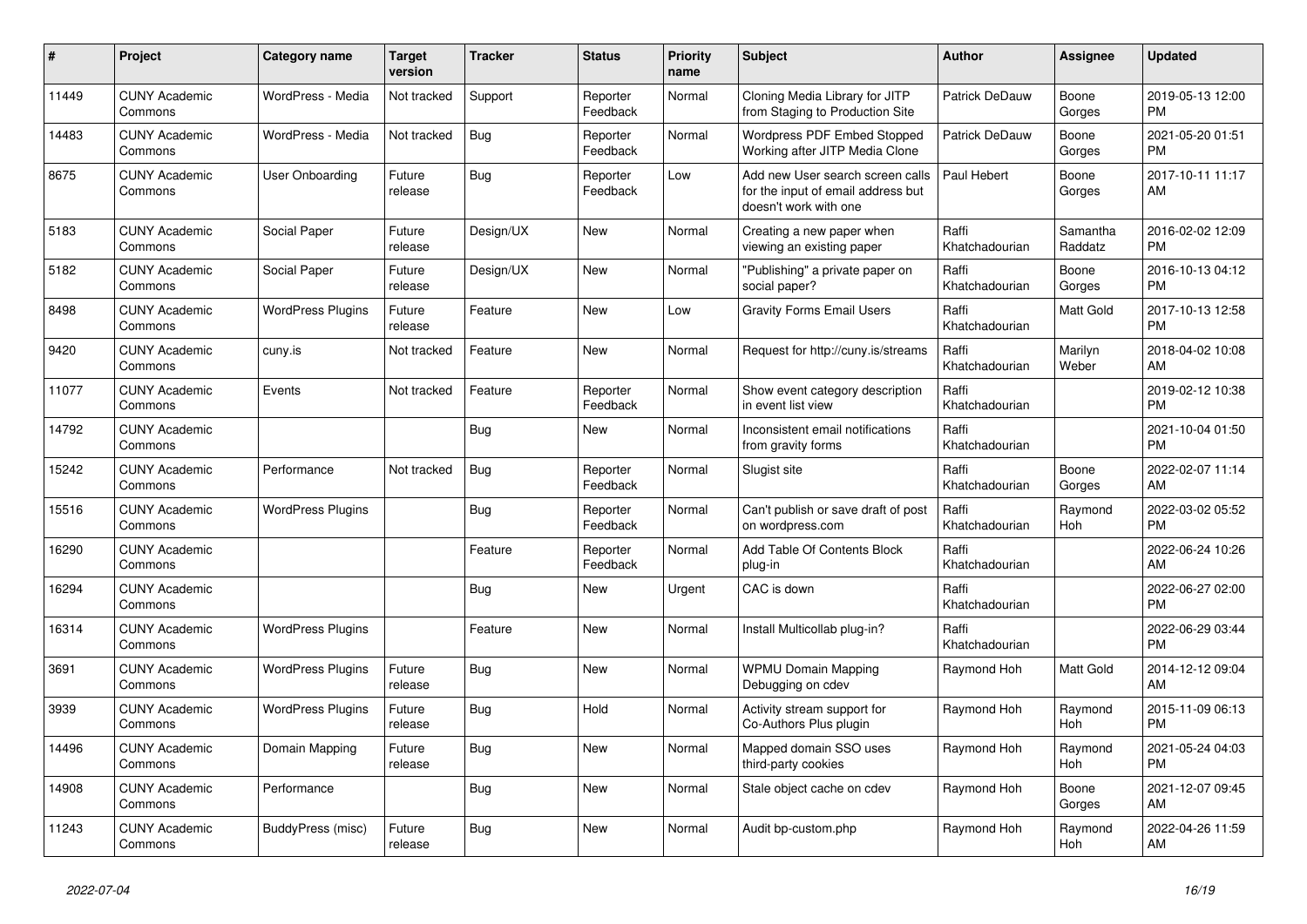| #     | Project                         | <b>Category name</b>     | <b>Target</b><br>version | <b>Tracker</b> | <b>Status</b>        | <b>Priority</b><br>name | <b>Subject</b>                                                  | <b>Author</b>    | Assignee              | <b>Updated</b>                |
|-------|---------------------------------|--------------------------|--------------------------|----------------|----------------------|-------------------------|-----------------------------------------------------------------|------------------|-----------------------|-------------------------------|
| 16177 | <b>CUNY Academic</b><br>Commons | Reply By Email           |                          | Bug            | <b>New</b>           | Normal                  | Switch to Inbound mode for RBE                                  | Raymond Hoh      | Raymond<br><b>Hoh</b> | 2022-05-30 04:32<br><b>PM</b> |
| 16255 | <b>CUNY Academic</b><br>Commons | WordPress (misc)         |                          | <b>Bug</b>     | New                  | Normal                  | Need to define 'MULTISITE'<br>constant in wp-config.php         | Raymond Hoh      |                       | 2022-06-19 09:31<br>AM        |
| 16319 | <b>CUNY Academic</b><br>Commons | <b>WordPress Plugins</b> | 2.0.3                    | <b>Bug</b>     | <b>New</b>           | Normal                  | <b>Request for Events Calendar Pro</b><br>5.14.2 update         | Raymond Hoh      | Raymond<br>Hoh        | 2022-07-01 04:16<br><b>PM</b> |
| 14983 | <b>CUNY Academic</b><br>Commons | WordPress (misc)         | Not tracked              | Support        | Reporter<br>Feedback | Normal                  | "Read More" tag not working                                     | Rebecca Krisel   | Raymond<br>Hoh        | 2021-11-23 01:17<br><b>PM</b> |
| 58    | <b>CUNY Academic</b><br>Commons | BuddyPress (misc)        | Future<br>release        | Feature        | Assigned             | Low                     | Make member search sortable by<br>last name                     | Roberta Brody    | Boone<br>Gorges       | 2010-08-26 02:38<br><b>PM</b> |
| 4222  | <b>CUNY Academic</b><br>Commons | User Experience          | Future<br>release        | Design/UX      | <b>New</b>           | Normal                  | Add information to 'Delete<br>Account' page                     | Samantha Raddatz | scott voth            | 2015-06-26 11:35<br>AM        |
| 4221  | <b>CUNY Academic</b><br>Commons | Group Forums             | Future<br>release        | Design/UX      | Assigned             | Normal                  | Add 'Number of Posts' display<br>option to Forum page           | Samantha Raddatz | Samantha<br>Raddatz   | 2015-06-26 02:21<br><b>PM</b> |
| 4225  | <b>CUNY Academic</b><br>Commons | DiRT Integration         | Future<br>release        | Design/UX      | <b>New</b>           | Normal                  | Add information to DIRT page (in<br>Create a Group)             | Samantha Raddatz | Matt Gold             | 2015-06-26 03:14<br><b>PM</b> |
| 4253  | <b>CUNY Academic</b><br>Commons | <b>Public Portfolio</b>  | Future<br>release        | Design/UX      | New                  | Normal                  | Encourage users to add portfolio<br>content                     | Samantha Raddatz | Samantha<br>Raddatz   | 2015-07-07 11:32<br>AM        |
| 4226  | <b>CUNY Academic</b><br>Commons | <b>BuddyPress Docs</b>   | Future<br>release        | Design/UX      | New                  | Normal                  | Add option to connect a Doc with<br>a Group                     | Samantha Raddatz | Samantha<br>Raddatz   | 2015-09-09 04:08<br><b>PM</b> |
| 4592  | <b>CUNY Academic</b><br>Commons | Events                   | Future<br>release        | Design/UX      | <b>New</b>           | Normal                  | Event Creation - Venue Dropdown<br>Slow                         | Samantha Raddatz | Boone<br>Gorges       | 2015-09-14 04:56<br><b>PM</b> |
| 4622  | <b>CUNY Academic</b><br>Commons | <b>Public Portfolio</b>  | Future<br>release        | Design/UX      | New                  | Normal                  | <b>Profile Visibility Settings</b>                              | Samantha Raddatz | Samantha<br>Raddatz   | 2015-09-21 12:18<br><b>PM</b> |
| 5298  | <b>CUNY Academic</b><br>Commons |                          | Not tracked              | Publicity      | <b>New</b>           | Normal                  | Survey Pop-Up Text                                              | Samantha Raddatz | Samantha<br>Raddatz   | 2016-03-22 12:27<br><b>PM</b> |
| 585   | <b>CUNY Academic</b><br>Commons | Group Forums             | Future<br>release        | Feature        | Assigned             | Normal                  | Merge Forum Topics                                              | Sarah Morgano    | Boone<br>Gorges       | 2011-07-06 04:11<br><b>PM</b> |
| 1888  | <b>CUNY Academic</b><br>Commons | Home Page                | Future<br>release        | Feature        | Assigned             | Normal                  | Refactor BP MPO Activity Filter to<br>support proper pagination | Sarah Morgano    | Boone<br>Gorges       | 2014-05-01 07:11<br><b>PM</b> |
| 5826  | <b>CUNY Academic</b><br>Commons | <b>WordPress Plugins</b> | Future<br>release        | Support        | Reporter<br>Feedback | Normal                  | <b>Remove Subscription Options</b><br>plugin from directory     | Sarah Morgano    | Sarah<br>Morgano      | 2016-10-21 04:14<br><b>PM</b> |
| 3492  | <b>CUNY Academic</b><br>Commons | <b>WordPress Themes</b>  | Future<br>release        | Support        | Assigned             | Normal                  | Add CBOX theme to the<br>Commons                                | scott voth       | Raymond<br>Hoh        | 2014-10-08 05:55<br><b>PM</b> |
| 4535  | <b>CUNY Academic</b><br>Commons | My Commons               | Future<br>release        | Bug            | New                  | Low                     | My Commons filter issue                                         | scott voth       | Raymond<br>Hoh        | 2015-09-01 11:17<br>AM        |
| 519   | <b>CUNY Academic</b><br>Commons | <b>BuddyPress Docs</b>   | Future<br>release        | Feature        | Assigned             | Low                     | TOC for individual docs - for new<br>BP "wiki-like" plugin      | scott voth       | Boone<br>Gorges       | 2015-11-09 05:54<br>PM        |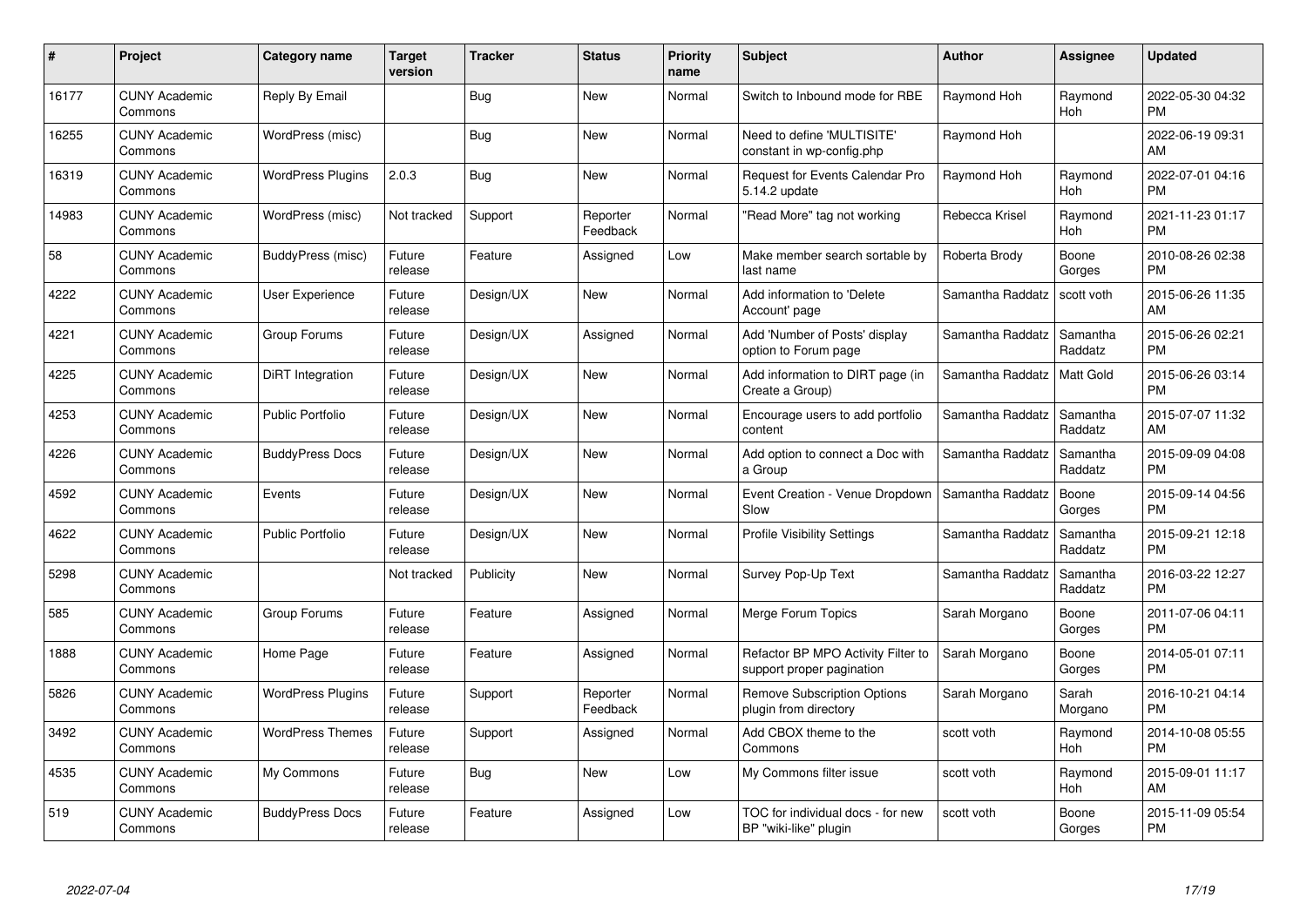| #     | Project                         | <b>Category name</b>     | <b>Target</b><br>version | <b>Tracker</b> | <b>Status</b>        | <b>Priority</b><br>name | <b>Subject</b>                                                                       | Author       | Assignee           | <b>Updated</b>                |
|-------|---------------------------------|--------------------------|--------------------------|----------------|----------------------|-------------------------|--------------------------------------------------------------------------------------|--------------|--------------------|-------------------------------|
| 4438  | <b>CUNY Academic</b><br>Commons | Events                   | Future<br>release        | Bug            | Assigned             | Normal                  | Events Calendar - Export<br><b>Recurring Events</b>                                  | scott voth   | Daniel Jones       | 2016-05-23 04:25<br><b>PM</b> |
| 5827  | <b>CUNY Academic</b><br>Commons | <b>Public Portfolio</b>  | Future<br>release        | Bug            | Assigned             | Normal                  | Academic Interests square bracket<br>links not working                               | l scott voth | Chris Stein        | 2016-08-11 11:59<br><b>PM</b> |
| 9515  | <b>CUNY Academic</b><br>Commons | <b>WordPress Plugins</b> | Not tracked              | Bug            | Reporter<br>Feedback | Normal                  | Text to Speech plugin - "More<br>Slowly" checkbox not working                        | scott voth   | Boone<br>Gorges    | 2018-06-13 02:26<br><b>PM</b> |
| 10839 | <b>CUNY Academic</b><br>Commons | About page               | Not tracked              | Support        | New                  | Normal                  | <b>Mission Statement Needs</b><br>Revision                                           | scott voth   | Matt Gold          | 2018-12-26 10:58<br>AM        |
| 10982 | <b>CUNY Academic</b><br>Commons | Domain Mapping           | Not tracked              | Support        | Reporter<br>Feedback | Normal                  | <b>CNAME</b> question                                                                | scott voth   |                    | 2019-01-22 04:29<br><b>PM</b> |
| 11386 | <b>CUNY Academic</b><br>Commons | WordPress - Media        | Not tracked              | Support        | Reporter<br>Feedback | Normal                  | disappearing images                                                                  | scott voth   | Boone<br>Gorges    | 2019-05-14 10:32<br>AM        |
| 11393 | <b>CUNY Academic</b><br>Commons |                          | Not tracked              | Publicity      | New                  | Normal                  | After 1.15 release, ceate a hero<br>slide and post about adding a site<br>to a group | scott voth   | Patrick<br>Sweeney | 2019-05-14 10:32<br>AM        |
| 11496 | <b>CUNY Academic</b><br>Commons | <b>Public Portfolio</b>  | 1.15.2                   | Support        | <b>New</b>           | Normal                  | Replace Twitter Icon on Member<br>Portfolio page                                     | scott voth   | Boone<br>Gorges    | 2019-06-06 01:03<br><b>PM</b> |
| 11531 | <b>CUNY Academic</b><br>Commons | Events                   | Future<br>release        | Feature        | <b>New</b>           | Normal                  | Main Events calendar should<br>include non-public events that<br>user has access to  | scott voth   | Boone<br>Gorges    | 2019-06-11 10:00<br>AM        |
| 11493 | <b>CUNY Academic</b><br>Commons | Domain Mapping           | Not tracked              | Support        | Reporter<br>Feedback | Normal                  | Domain Mapping Request - Talia<br>Schaffer                                           | scott voth   | Matt Gold          | 2019-08-06 08:39<br>AM        |
| 11788 | <b>CUNY Academic</b><br>Commons | <b>WordPress Plugins</b> | Future<br>release        | Support        | Reporter<br>Feedback | Normal                  | Plugin Request - Browse Aloud                                                        | scott voth   |                    | 2019-09-24 08:42<br>AM        |
| 11860 | <b>CUNY Academic</b><br>Commons | Registration             | Future<br>release        | Feature        | New                  | Normal                  | Ensure Students Are Aware They<br>Can Use Aliases At Registration                    | scott voth   |                    | 2019-09-24 08:46<br>AM        |
| 12247 | <b>CUNY Academic</b><br>Commons | Publicity                | Not tracked              | Support        | <b>New</b>           | Normal                  | <b>Screenshot of First Commons</b><br>Homepage                                       | scott voth   | scott voth         | 2020-01-14 12:08<br><b>PM</b> |
| 12392 | <b>CUNY Academic</b><br>Commons | Help/Codex               | Not tracked              | Documentation  | <b>New</b>           | Normal                  | Updates to Common Commons<br>Questions on Help Page                                  | scott voth   | Margaret<br>Galvan | 2020-02-11 10:53<br>AM        |
| 12573 | <b>CUNY Academic</b><br>Commons | <b>WordPress Plugins</b> | Future<br>release        | Bug            | New                  | Normal                  | <b>CommentPress Core Issues</b>                                                      | scott voth   |                    | 2020-03-24 04:32<br><b>PM</b> |
| 10354 | <b>CUNY Academic</b><br>Commons | <b>Public Portfolio</b>  | Future<br>release        | Feature        | New                  | Normal                  | Opt out of Having a Profile Page                                                     | scott voth   | Chris Stein        | 2020-05-12 10:43<br>AM        |
| 14113 | <b>CUNY Academic</b><br>Commons | WordPress (misc)         | Future<br>release        | <b>Bug</b>     | Hold                 | Normal                  | Block Editor Not Working on this<br>page - Json error                                | scott voth   | Boone<br>Gorges    | 2021-03-05 11:01<br>AM        |
| 14394 | <b>CUNY Academic</b><br>Commons |                          | Not tracked              | Feature        | New                  | Normal                  | Commons News Site - redesign                                                         | scott voth   | scott voth         | 2021-09-14 10:46<br>AM        |
| 10226 | <b>CUNY Academic</b><br>Commons | Courses                  | Future<br>release        | Feature        | New                  | Normal                  | Add "My Courses" to drop down<br>list                                                | scott voth   | Boone<br>Gorges    | 2021-11-19 12:42<br><b>PM</b> |